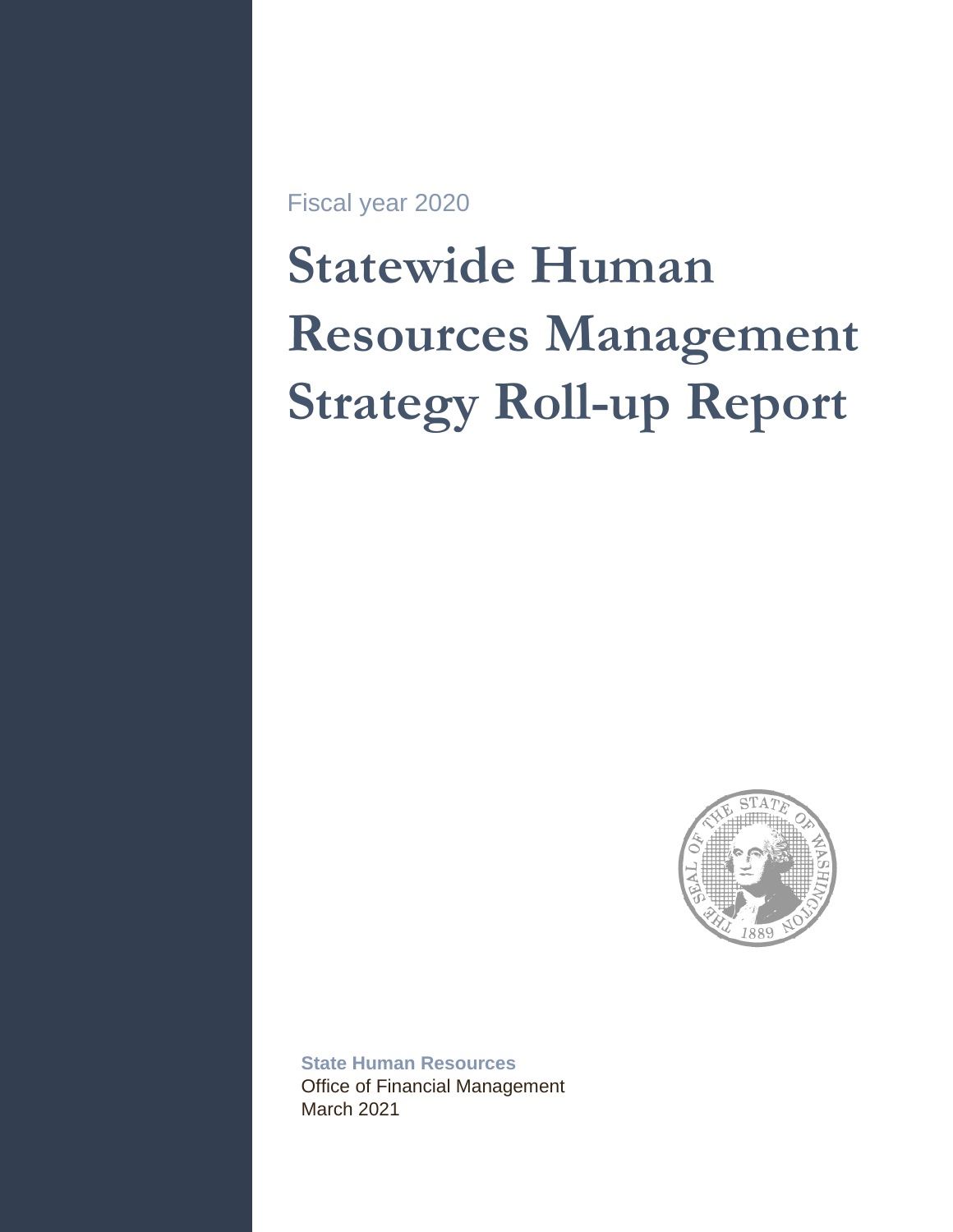# **Table of Contents**

| Employee performance management5               |  |
|------------------------------------------------|--|
|                                                |  |
|                                                |  |
|                                                |  |
| Teleworking and COVID-19 14                    |  |
| Inclusive and respectful work environments  17 |  |
| Workforce diversity and inclusion  20          |  |
|                                                |  |
|                                                |  |
|                                                |  |

To accommodate persons with disabilities, this document is available in alternate formats by calling the Office of Financial Management at 360-902-0599. TTY/TDD users should contact OFM via the Washington Relay Service at 711 or 1-800-833-6388.

Visit our website at **www.ofm.wa.gov.**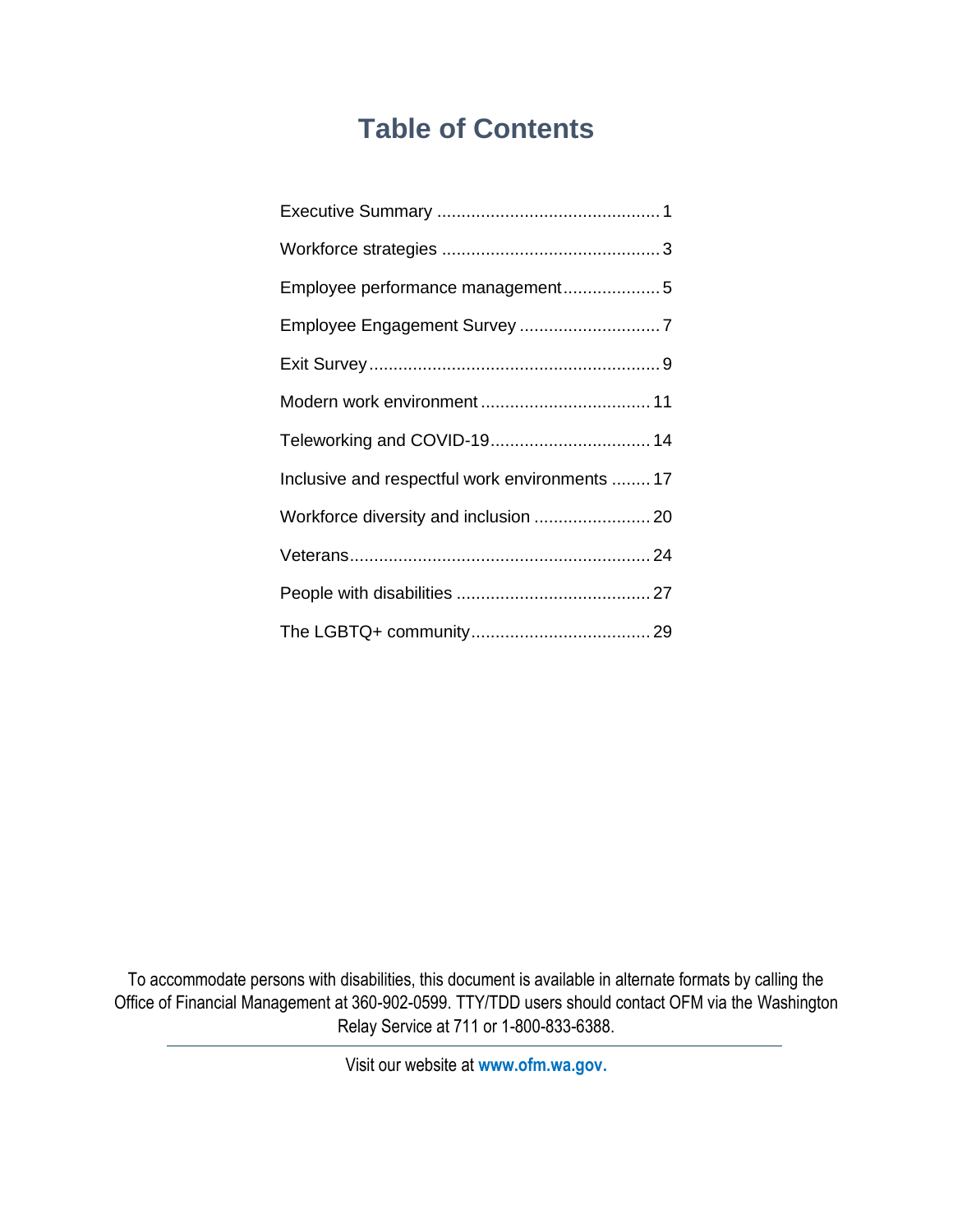# <span id="page-2-0"></span>**Executive Summary**

### **Background**

Executive branch agencies with more than 100 employees must submit an annual Agency Human Resource Management Report. Thirty-eight agencies submitted reports for fiscal year 2020.

### Statewide HR Management Strategy Roll-up Report

This report analyzes and provides summary information on key workforce performance measure data, enterprise workforce measures, and agency and enterprise strategies. We've included the following topics:

- Key workforce issues and strategies
- Employee performance management
- Employee engagement survey
- Exit survey
- Modern work environment
- Telework and COVID-19 response
- Inclusive and respectful work environments
- Workforce diversity and inclusion:
	- o Affirmative action employment plans
	- o Disability employment plans
	- o Veterans employment plans
	- o LGBTQ+ inclusion and safe places policies

This report pertains to the executive branch only. It does not include higher education institutions or the legislative and judicial branches.

### Strategy briefing highlights

This report presents these key highlights:

- Two new agency priorities include COVID-19 response and workforce planning during a budget crisis. Identifying and developing potential future leaders continues to be a top priority.
- Agencies adapted to providing ongoing feedback while working remotely.
- Employee engagement survey scores increased in all survey questions. Both 'employee job satisfaction' and 'willingness to recommend the agency' increased by an average of 5% statewide.
- The statewide exit survey will be required for all general government agencies starting in spring 2021.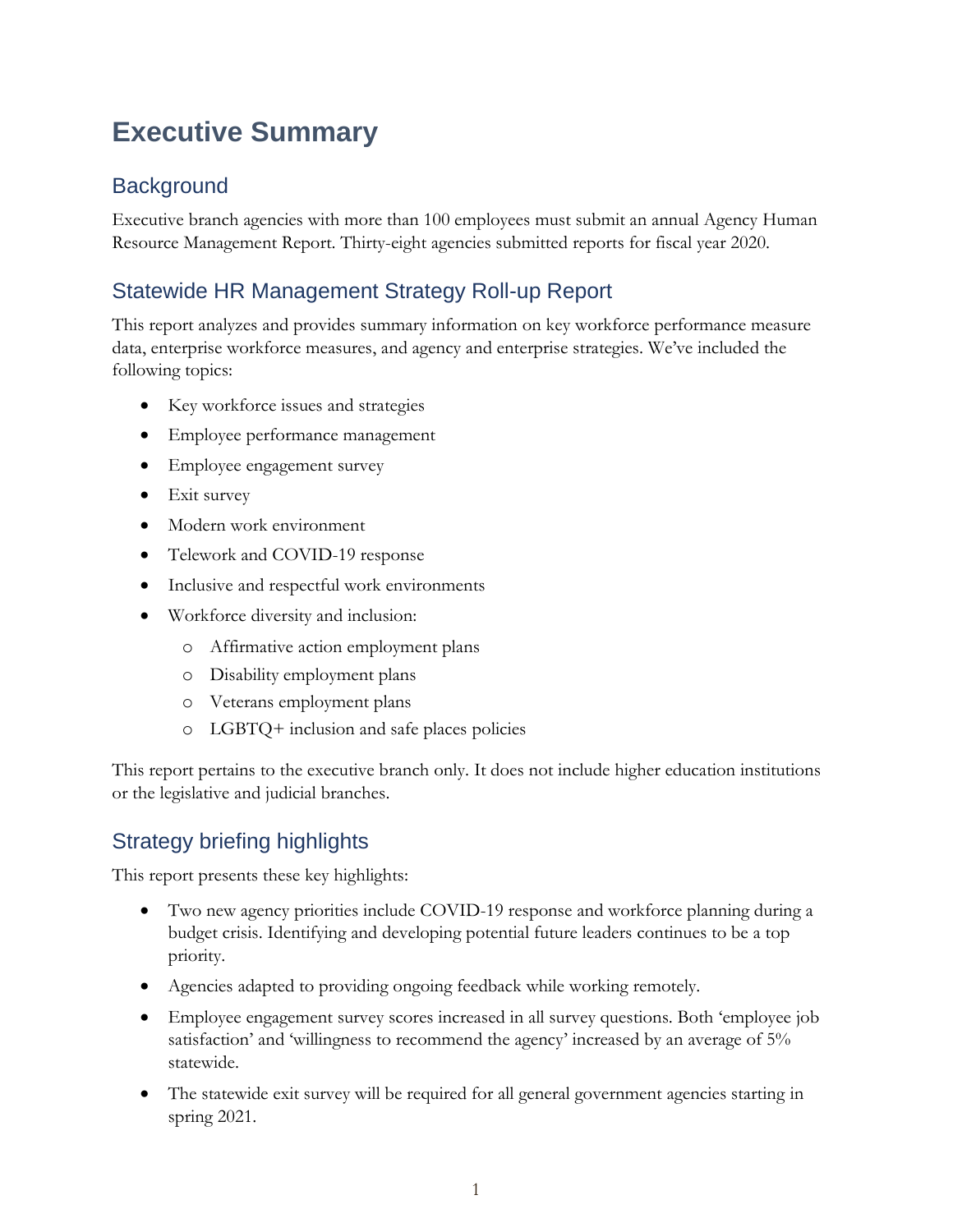- An unprecedented number of state employees are now teleworking. Many are fully remote for the first time.
- Based on employee engagement survey data, most employees feel positive about their agency's response to COVID-19.
- Agencies created a diversity plan [\(HR Directive 20-02\)](https://www.ofm.wa.gov/sites/default/files/public/shr/Directives/WorkforceDiversityDirective.pdf) to sustain and embed best practices for a respectful and inclusive work environment.
- Agencies employed a wide variety of strategies to increase the diversity of applicant pools.
- Agencies began tracking the number of reservists, National Guard members and military spouses to support [Executive Order 19-01.](https://www.governor.wa.gov/sites/default/files/exe_order/19-01_VeteranAndMilitaryFamily%20.pdf)
- The percentage of people self-identifying with disabilities in the workforce increased in 2020.
- Agencies began to measure the representation of employees who identify as X/non-binary and LGBTQ+.

For questions about the Statewide HR Management Strategy Briefing Roll-up Report, contact [SHRPlanning@ofm.wa.gov.](mailto:SHRPlanning@ofm.wa.gov)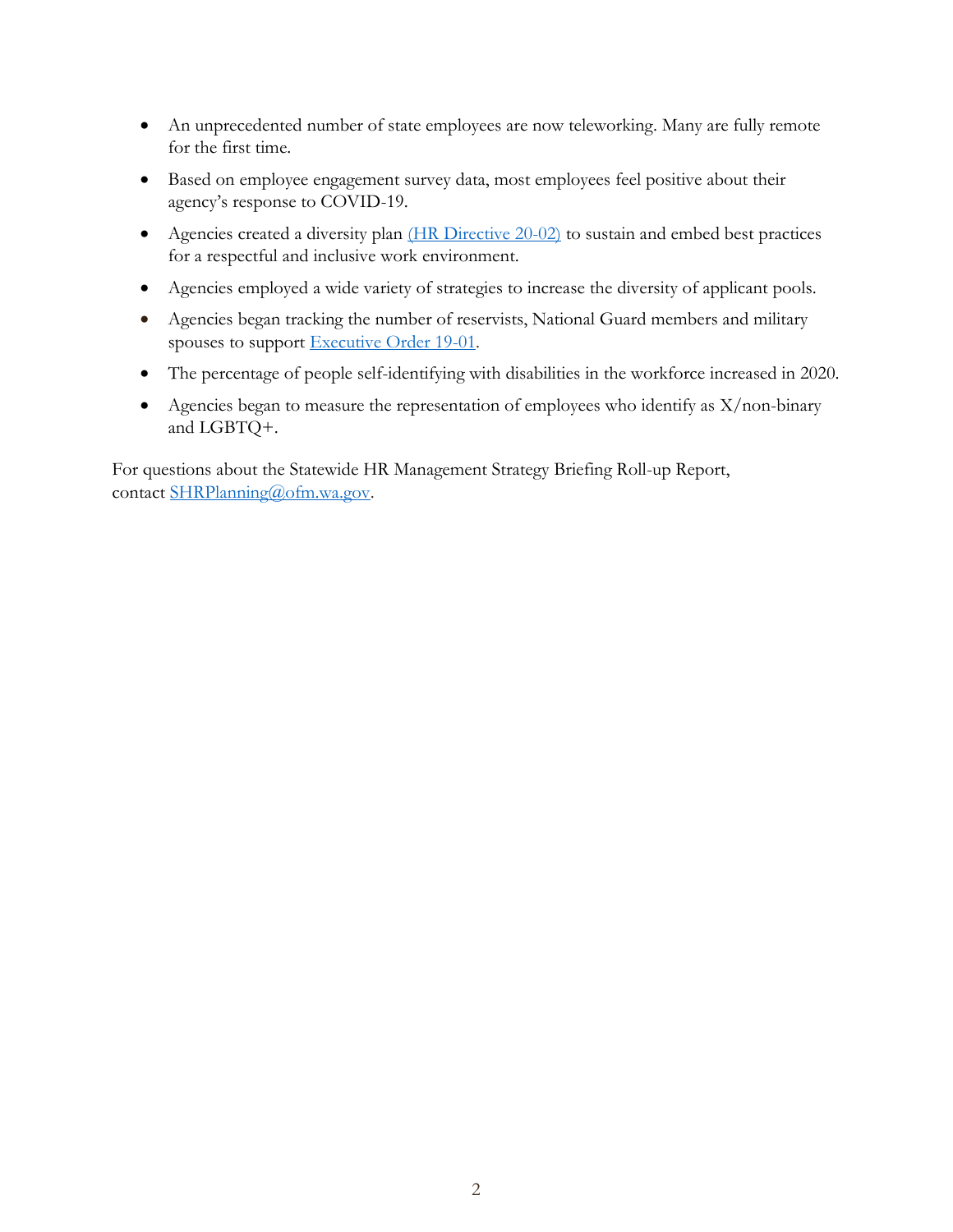# <span id="page-4-0"></span>**Workforce strategies**

### Brief summary

- COVID-19 response is a new top priority for agencies.
- In addition to working safely and virtually, agencies are facing difficulties due to the budget crisis.

*The top three agency priorities are COVID-19 response, workforce planning during a budget crisis, and identifying and developing potential future leaders.*

### **Background**

Agencies outlined how they can work toward solving key workforce challenges. The top three strategies were:

- COVID-19 response (30 of 38 agencies reporting).
- Workforce planning during a budget crisis (27 of 38 agencies reporting).
- Identifying and developing potential future leaders (26 of 38 agencies reporting).

It has been a busy year for HR staff, who balanced the following because of the COVID-19 pandemic:

- Rapidly moved huge portions of the workforce to remote work due to the governor's Stay Home Stay Healthy order.
- Kept essential on-site employees in the office safe through the state's Safe Start guidelines.
- Administered widespread furloughs and supported employees covered under the statewide Shared Work program.
- Navigated a hiring freeze and budget difficulties.
- Supported teleworking employees.
- Maintained recruitment and retention efforts in the face of budget shortfalls and a recovering private sector.
- Pursued diversity, equity and inclusion efforts in the office and virtually.
- Planned for the future, with a majority of engagement survey respondents desiring to telework at least three days a week.

Agencies report being proactive about these solutions, from setting ambitious goals for a large portion of employees teleworking to prioritizing virtual training for HR staff and all other employees. The largest area of improvement we identified was finding meaningful ways to stay connected to coworkers. This was also the lowest-scoring engagement survey question in the COVID-19 response section.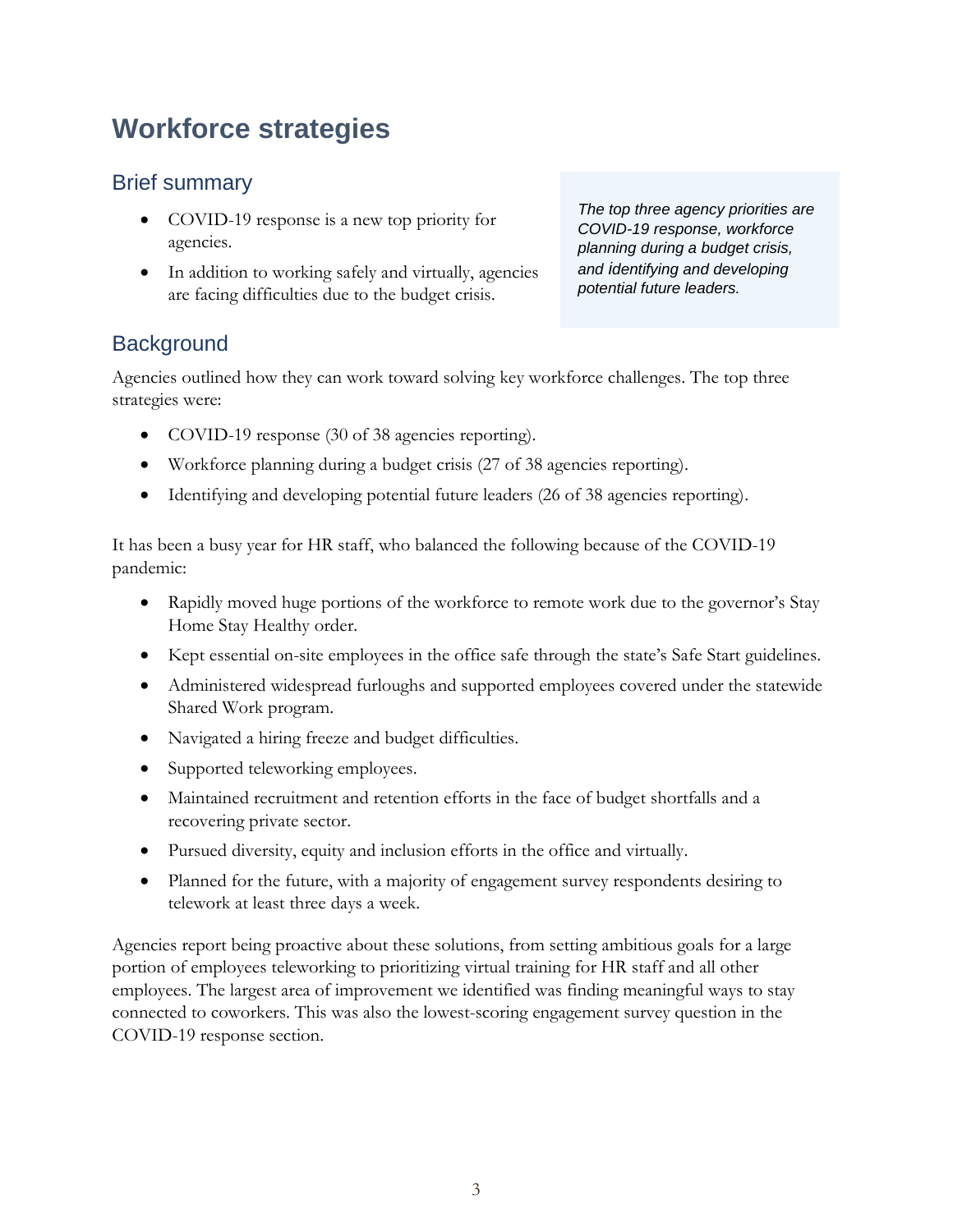### Measuring success

With so many challenges, it is important to build in ways to receive feedback and monitor progress toward agency goals. Teleworking surveys were very popular this past year, allowing agencies to check in with virtual employees to see how they were doing and identify barriers.



#### **How agencies measure success.**

■ Number of agencies using this data source

Agencies can use some of these tools to disaggregate data by different groups. Many of the data sets include age, gender identify, LGBTQ+ status, race and ethnicity, supervisor status, county, disability status, veteran status and job classification. State HR analyzes differences between these groups to look for possible inequities. They can then work with agencies to redirect resources or investment. In this way, we can create a workforce that includes and welcomes all employees — not just a majority.

### Proposed solutions

- **Use employee engagement survey data to develop strategies.** For more information, visit the [Employee Engagement website.](https://www.ofm.wa.gov/state-human-resources/workforce-data-planning/state-employee-engagement-survey)
- **Stay connected while teleworking.** State HR has heard that some employees find it difficult to maintain social connections in a virtual environment. (The employee engagement survey results support this.) Many multiagency telework committees are working on best practices and will release guidance soon.
- **Regularly check in with employees.** Several teleworking surveys show that employees appreciate their agency checking in with them and being responsive to their concerns.
- **Disaggregate data to look for disparities.** State HR hired a diversity, equity and inclusion data analyst in 2020 to use data and research to identify disparities and remedy gaps with evidence-based best practices.

### **Contact information**

Sue Ann Richards, Workforce Research and Data Analyst Office of Financial Management, State Human Resources Division [SHRPlanning@ofm.wa.gov](mailto:SHRPlanning@ofm.wa.gov)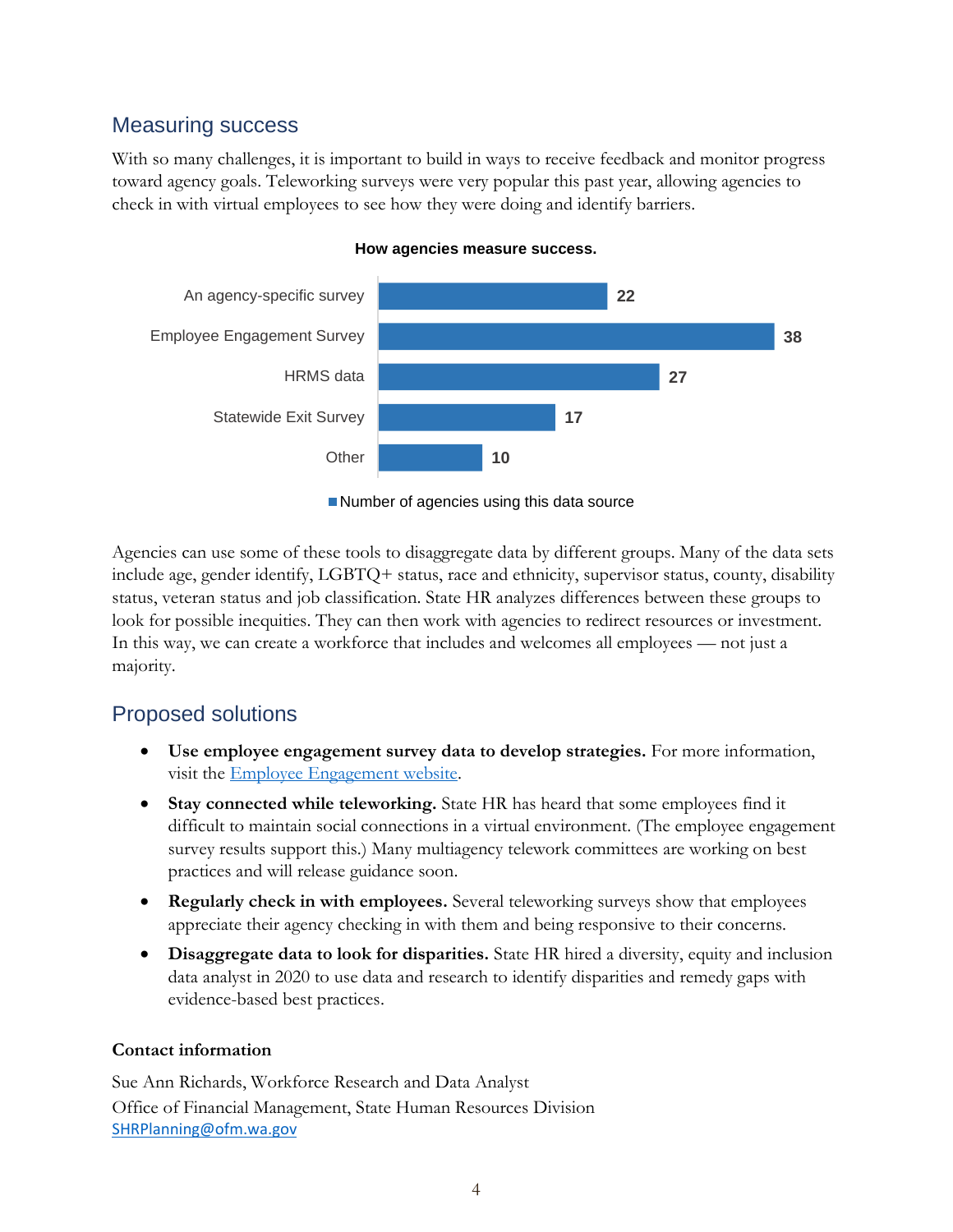# <span id="page-6-0"></span>**Employee performance management**

### Brief summary

- Agencies aim to provide a culture that encourages managers and employees to have meaningful and timely performance conversations.
- Agencies provide ongoing feedback to employees throughout the year.

*Agencies adapted to providing ongoing feedback while working remotely.* 

### **Background**

Performance development plans, or PDPs, provide written expectations and assessments of an employee's demonstrated key results and competencies. A state law requires supervisors to give classified employees performance feedback at least annually [\(WAC 357-37\)](https://apps.leg.wa.gov/wac/default.aspx?cite=357-37). Many agencies also provide employee reviews for exempt and management service employees.

#### **Agencies report that most employees have current evaluations, expectations, and position descriptions.**



### Proposed solutions

### **Agency strategies**

- Collaboratively develop performance goals with staff.
- Provide resources and training to managers and supervisors regarding difficult or contentious evaluations.
- Encourage open, honest, and frequent conversations between supervisors and employees.
- Provide the training that employees need to perform their jobs.
- Recognize and reward performance.

#### **State HR strategies**

• State HR and multiple agencies continue to use insights from the employee engagement survey to improve the employee development and evaluation process.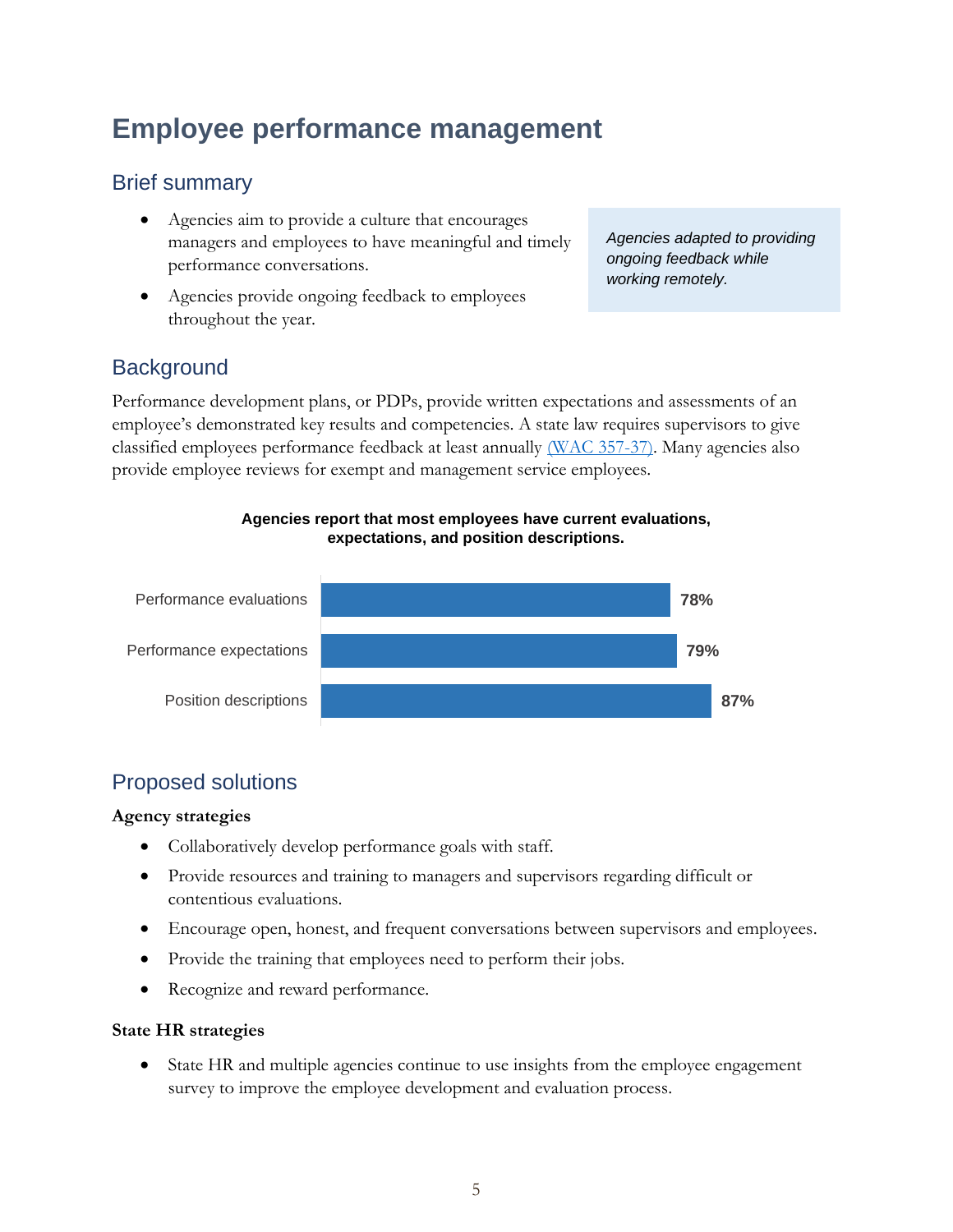- State HR launched the [Succession Planning Pilot Project](https://ofm.wa.gov/state-human-resources/workforce-data-planning/workforce-planning/levels-workforce-planning) to help agencies align staffing and leadership needs with strategic objectives.
- State HR developed a [Succession Planning Toolkit](https://ofm.wa.gov/state-human-resources/workforce-data-planning/workforce-planning/levels-workforce-planning) to help agencies align staffing and leadership needs with future strategic goals.

#### **Agency successes**

- The Department of Ecology created a SharePoint site that provides tips for completing position descriptions, performance evaluations and expectations.
- The Department of Fish and Wildlife's performance management program encourages people to attend meetings to share progress on their joint goals.
- The Department of Health implemented Outward Mindset Tools to help employees see how their work contributes to the success of the agency.
- The Department of Children, Youth and Families draws a direct connection for each employee and the work they perform to the agency's mission.
- The Office of Administrative Hearings added a diversity equity and inclusion competency to all position descriptions.

### **Next steps**

- Market the [Choice Performance Confirmation Program](https://www.ofm.wa.gov/state-human-resources/workforce-data-planning/employee-performance-management/choice-performance-confirmation-program) that now includes represented employees for the first time.
- Provide a [Succession Planning Toolkit](https://ofm.wa.gov/state-human-resources/workforce-data-planning/workforce-planning/levels-workforce-planning) progress report to participating agencies.
- Review and report on lessons learned during the State HR Succession Planning Pilot Project.
- Continue to provide performance management resources.
- Support agencies to incorporate [Statewide DEI Competencies](https://ofm.wa.gov/sites/default/files/public/shr/Diversity/SubCommit/DEI%20Competencies%20Wrkgrp%20All%20Employees%20Final%20Draft%20Accessible%2011-18-19.pdf) into employee position descriptions.

### **Contact information**

Don Chavez, Statewide Planning and Strategy Specialist Office of Financial Management, State Human Resources Division [SHRPlanning@ofm.wa.gov](mailto:SHRPlanning@ofm.wa.gov)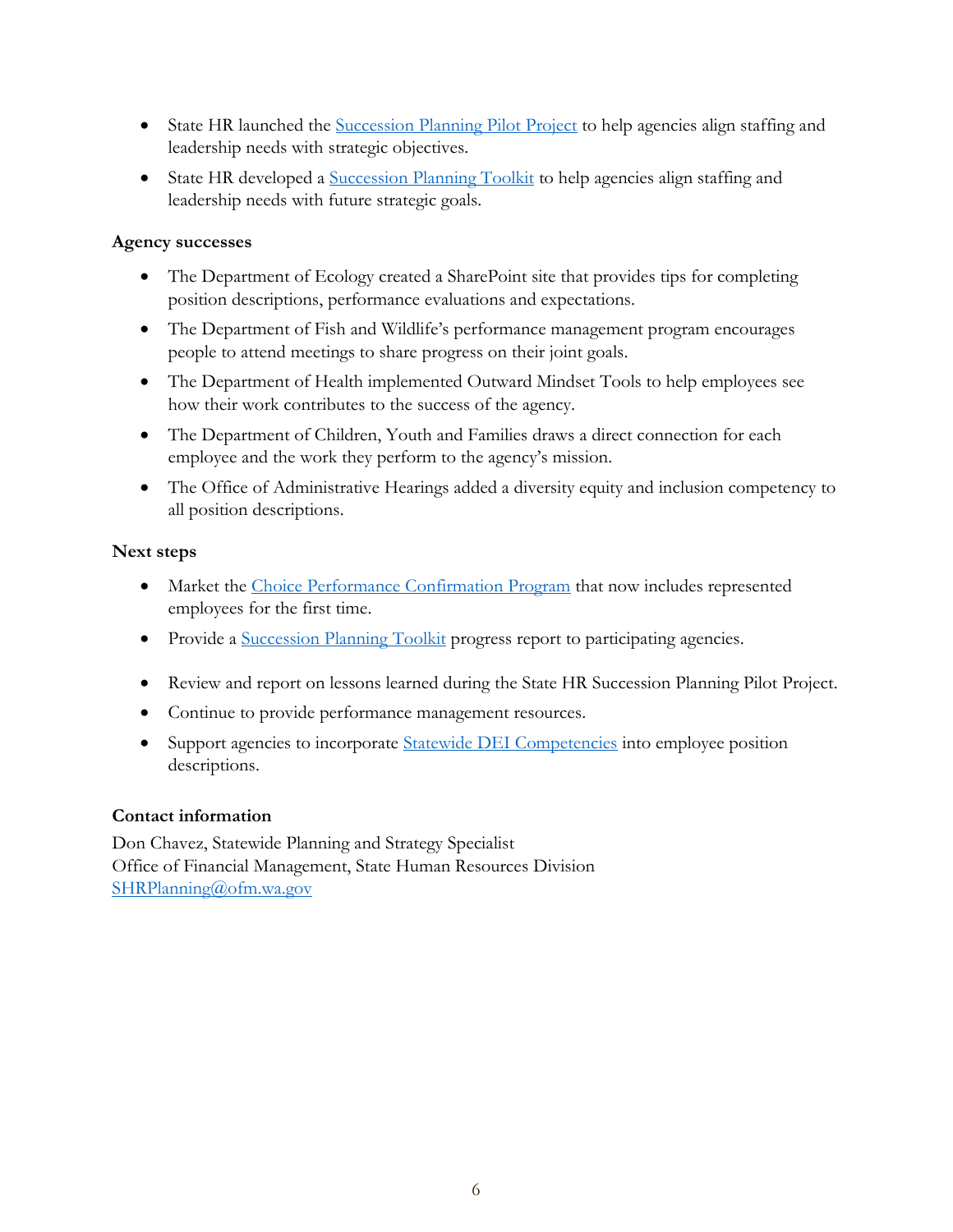# <span id="page-8-0"></span>**Employee Engagement Survey**

### Brief summary

- Top three focus areas for increasing employee satisfaction are improving communication about changes, expanding employee recognition and increasing satisfaction with mobility options.
- Participation in the survey declined from an all-time high of 79% in 2019 to a response rate of 67% in 2020. Still, 2020 provided the third most participants in the 14-year history of the survey.

*Engagement scores increased in all survey questions. Both 'employee job satisfaction' and 'willingness to recommend the agency' increased by a 5% average statewide.*

### **Background**

Since 2006, Washington has conducted an employee engagement survey to collect vital information on its perceived status as an employer. Over the years, the survey has become a key tool for decision makers. About 67% of the workforce (44,487 state employees), representing 77 agencies, participated in the 2020 employee engagement survey.

#### **The top 5 survey questions agencies focused on improvement**



### Proposed solutions

### **Agency strategies**

- Agencies provided approximately 90 strategies focused on increasing employee engagement in their agency. They placed a large focus on improving communication and adjusting to the impacts of the COVID-19 pandemic.
- To increase outreach to employees during the pandemic, agencies relied heavily on using town hall meetings, coffee chats, recorded video messages and newsletters to share information. Agencies are increasingly dependent on communication tools such as Skype, Zoom, WebEx, Teams, intranets and agency blogs to share urgent information or have informal chats.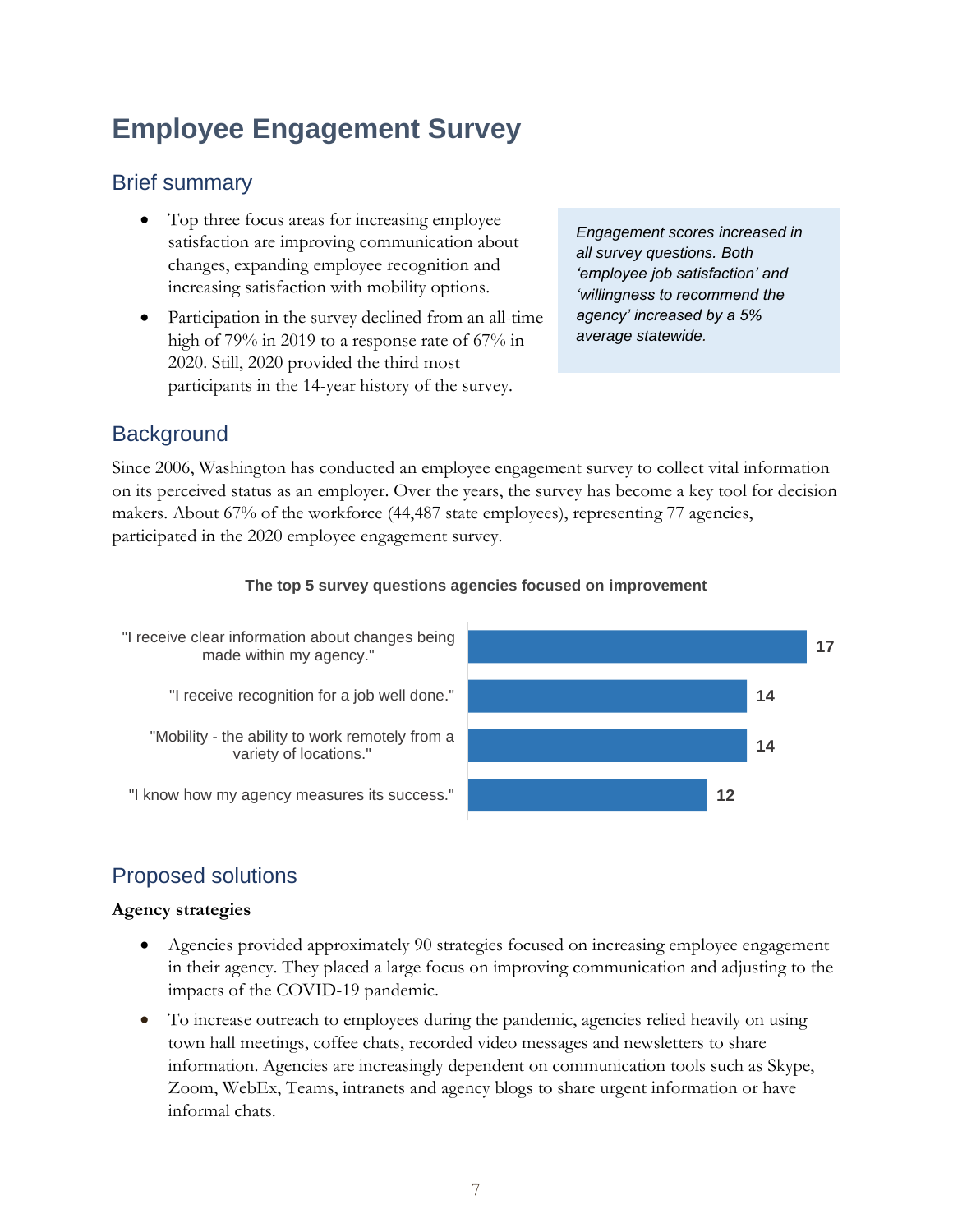#### **State HR strategies**

- State HR will continue to use the [RAMP: A Model of Intrinsic Motivation](https://ofm.wa.gov/sites/default/files/public/shr/RAMP%20Handout.pdf) to encourage agencies to incorporate intrinsic motivation when they craft engagement strategies.
- Most agencies added demographic questions to their survey. 78% of employees that responded to the survey also answered demographic questions.

#### **Successes**

- Satisfaction with mobility options increased by 23% between 2019 and 2020. **This represents the largest increase in satisfaction ever in the survey's history.** The pandemic has provided many employees a perceived benefit to their current work situation and agency mobility strategies are largely fulfilling it.
- Satisfaction with support for diversity increased by 6% to an all-time high of 80%. With new demographic information available, leaders will have more actionable engagement data going forward.
- The survey added supplemental COVID-19 questions in 2020. Agencies generally received high marks for prioritizing safety, supporting a work/life balance, and communicating the impacts of the constant changes related to the pandemic.
- Finding meaningful ways to stay connected to coworkers typically had the lowest agency score out of the COVID-19 questions. Agencies such as the Department of Ecology established an Employee Resiliency Committee that includes helping employees adjust to less reliance on physical presence.
- To help agencies identify how the current increase in mobility could affect future planning, the survey asked employees how much they would like to telework in the future. About 56% of employees indicated they would like to telework either 100% of the time or 3 to 4 days per week.
- The Department of Transportation focused on improving employee opportunities to learn and grow. The agency established a training community of practice to identify ways to improve access. They compiled training on an external website to make sure their employees could easily access the material. As a result, their satisfaction scores increased.

### **Additional resources**

• State HR's website provides background and resources pertaining to the **[State Employee](https://ofm.wa.gov/state-human-resources/workforce-data-planning/state-employee-engagement-survey)  [Engagement Survey](https://ofm.wa.gov/state-human-resources/workforce-data-planning/state-employee-engagement-survey)**.

### **Next steps**

• State HR will publish the Statewide Employee Engagement Survey Report in April 2021.

### **Contact information**

Josh Calvert, Project Manager – Statewide Employee Engagement Survey Office of Financial Management, State Human Resources Division [SHRPlanning@ofm.wa.gov](mailto:SHRPlanning@ofm.wa.gov)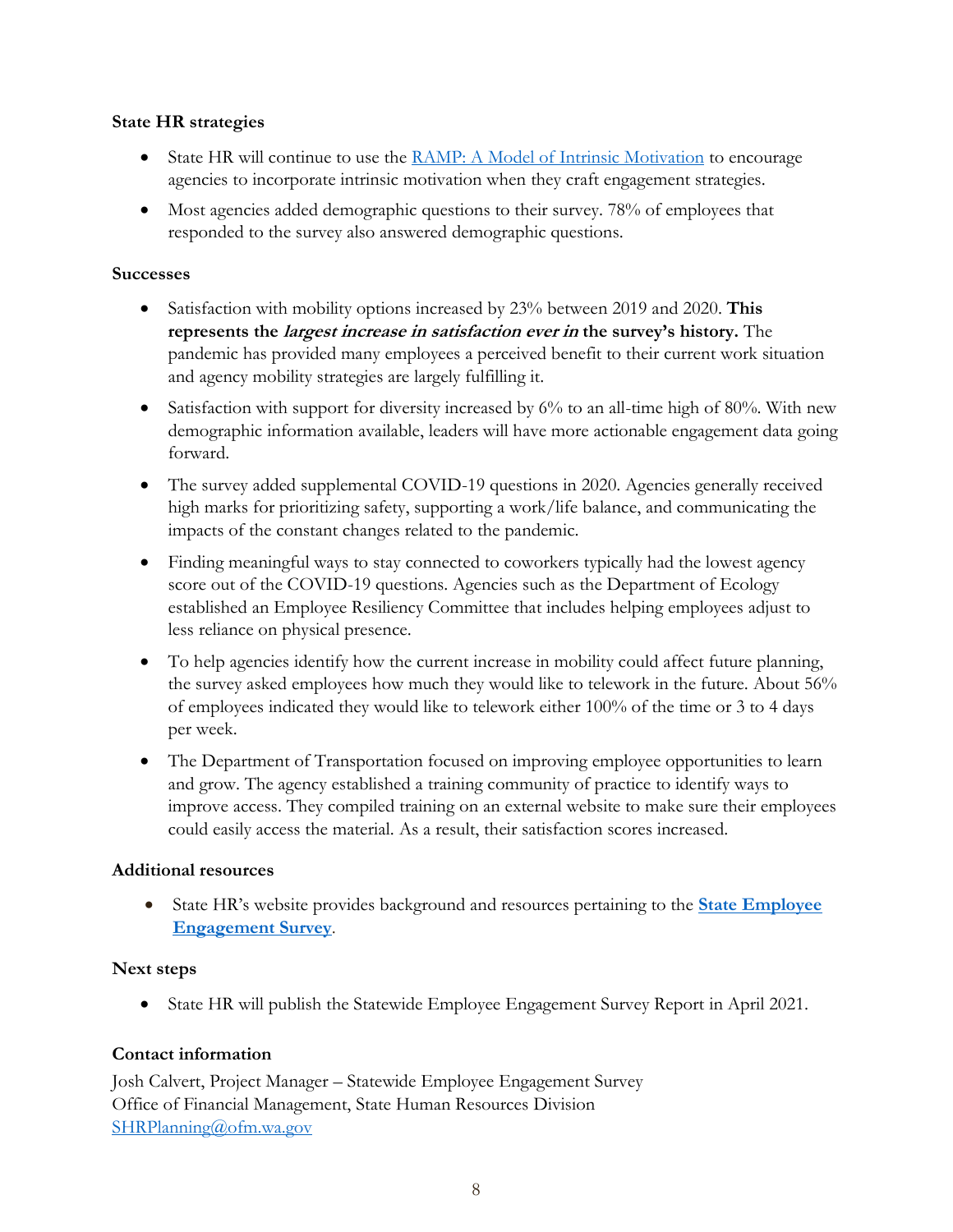# <span id="page-10-0"></span>**Exit Survey**

### Brief summary

- State HR released several tools giving survey contacts more access to their data.
- You can now access new analyses and resources based on exit survey data on the **State HR** website.

*The statewide exit survey will be required for all general government agencies starting spring2021.*

### **Background**

The exit survey helps agencies learn about why employees leave. State HR manages the survey, and analyzes and cleans up the response data. Agency contacts distribute the survey link and can use the data to make improvements for their employees.

Currently, the exit survey has 29 standard questions, 59 agencies also opt to add agency-specific questions. The most common agency-added question is job classification. The survey takes about six minutes to complete.

Of the 38 agencies that answered the HR Management Report survey, 42% use the statewide exit survey. More than a dozen of these agencies mentioned how useful it is to get this feedback. Matching experience to job classification was important to some. For others, checking for improvements they could make to their work environment was their top priority.

### **Number of responding agencies that use data from the statewide exit survey.**



### Participation requirement

State HR is continuing to partner with agency contacts to ensure the survey is accessible and useful for all agencies. Currently, many exit survey efforts are decentralized, making it difficult to analyze this important data source. Agencies may preserve ongoing exit survey efforts by adding questions to the statewide exit survey and requesting regular data deliveries. Many agencies request a dashboard report that includes additional analysis, filters or displays for agency-added questions.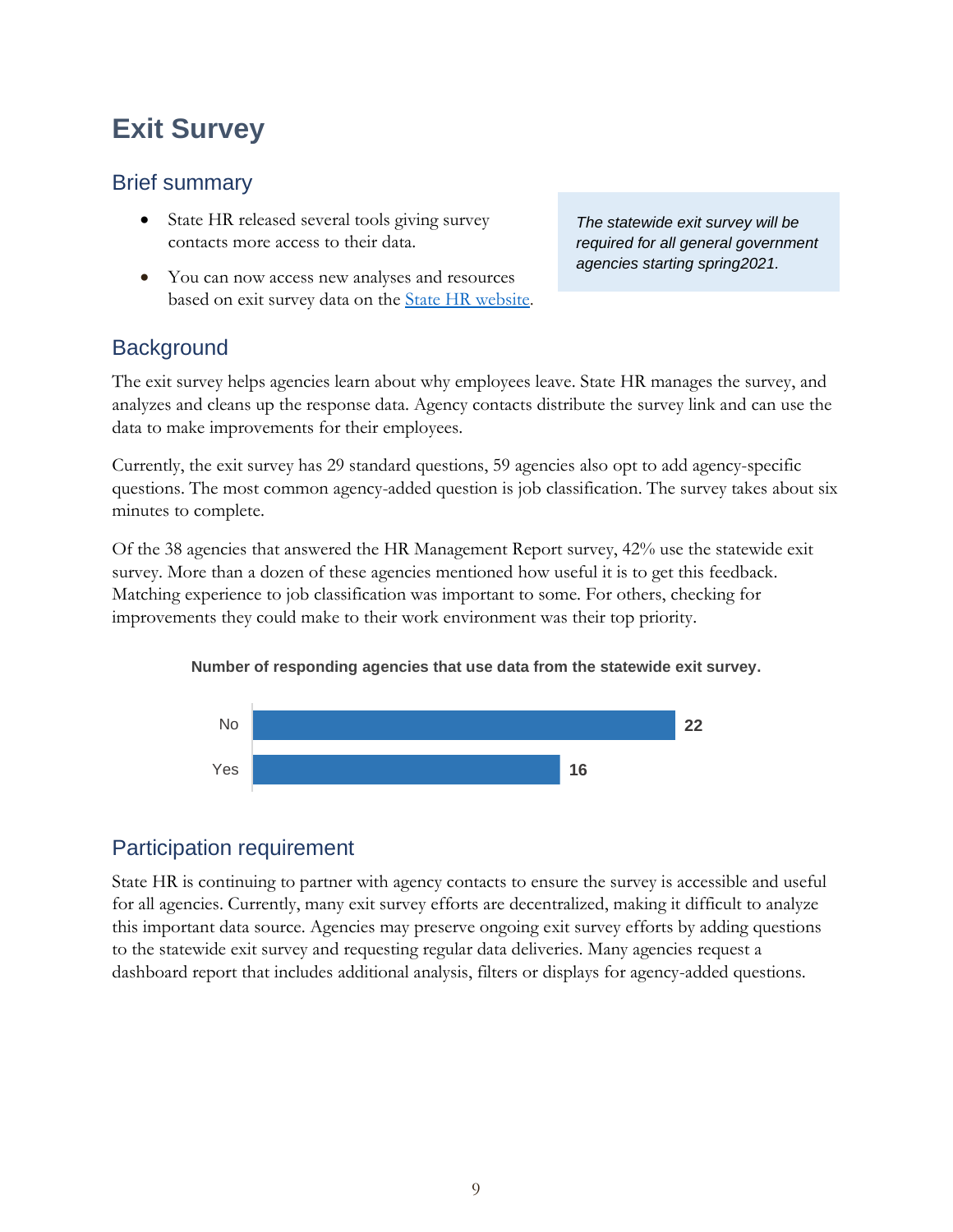The requirement to participate in the survey will:

- **Create an adaptive and innovated state government.** Organizations must learn from employees themselves—why they stay, why they leave and how the work environment needs to change. This is especially important now, as we begin the long process of economic recovery.
- **Consolidate statewide data collection.** Much like the engagement survey, a centralized data collection model reduces the overall amount of work and ensures data integrity and comparability.
- **Compare and report on statewide data.** State HR will be able to compare data from the engagement survey to the statewide exit survey to HRMS. This will provide more actionable data and analysis for agencies, the Legislature and other stakeholders.
- **Support better, data-driven class package proposals.** Exit survey data is one of the strongest evidence sources for class package proposals. Demonstrating that employees in a job class are leaving specifically due to compensation and pay is vital. The exit survey can give us this evidence.

### Proposed solutions

#### **State HR strategies**

- The statewide exit survey [webpage](https://www.ofm.wa.gov/state-human-resources/workforce-data-planning/statewide-exit-survey) launched in fall 2019. This central location allows the public to access dashboards, reports, response rates and other information. In addition, agency-specific dashboards are available on the HR Portal.
- The 2020 annual report and the dashboards available on the website explore how successful a focus on learning and growth has been—**lack of skill or career development is no longer a leading reason for leaving.**
- State HR hosted the first exit survey contact meeting in fall 2020. State HR sent the interactive presentation with an agency filter to exit survey contacts for their own presentations and analysis.
- Just like with the engagement survey, agencies can add questions specific to their employees. Agency contacts can also request their own dashboards to interact and view their data in a timely and accessible way.

### **Contact information**

Josh Calvert, Project Manager – Statewide Employee Engagement Survey Office of Financial Management, State Human Resources Division [SHRPlanning@ofm.wa.gov](mailto:SHRPlanning@ofm.wa.gov)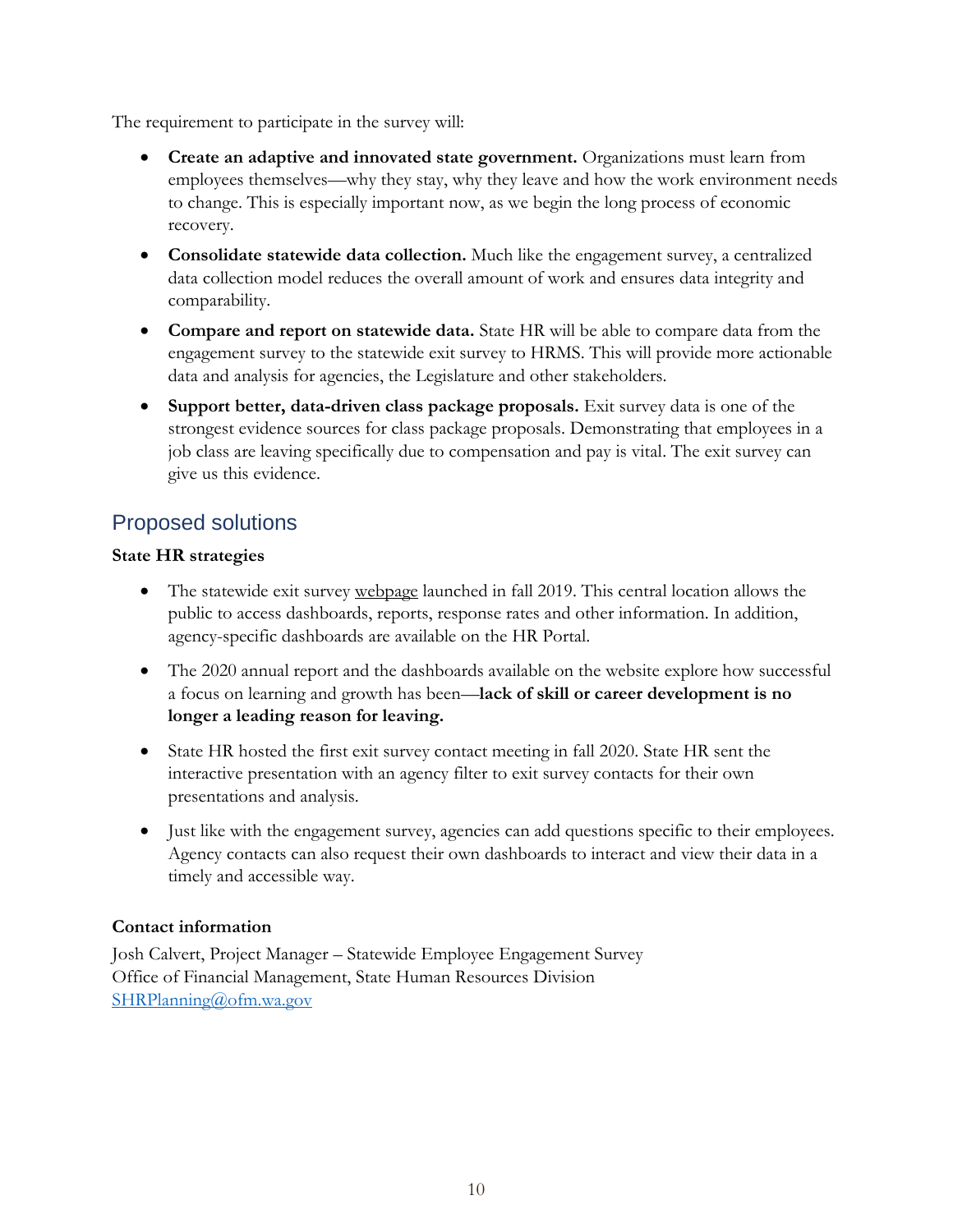# <span id="page-12-0"></span>**Modern work environment**

### Brief summary

- Agencies implemented many strategies to create a more modern work environment because of the [COVID-19](https://ofm.wa.gov/state-human-resources/coronavirus-covid-19-hr-guidance-state-agencies/covid-19-telework-policy-memorandum)  [telework policy memorandum.](https://ofm.wa.gov/state-human-resources/coronavirus-covid-19-hr-guidance-state-agencies/covid-19-telework-policy-memorandum)
- Implementing these strategies brought large employee satisfaction increases in the areas of mobility and flexibility on the employee engagement survey.

*An unprecedented number of state employees are now teleworking. Many are fully remote for the first time.* 

### **Background**

Gov. Jay Inslee directs Washington's modern workplace strategy initiative through [Executive Order](https://www.governor.wa.gov/sites/default/files/exe_order/eo_16-07.pdf)  [16-07.](https://www.governor.wa.gov/sites/default/files/exe_order/eo_16-07.pdf) Led by State HR, the initiative helps agencies identify, experiment with and adopt innovative ways to support business performance by modernizing the physical environment, providing greater workplace flexibility and enabling a more mobile workforce. State HR began collecting eligibility and participation data for telework, flexible schedules and compressed workweeks in 2017.

In March 2020, the [Stay Home, Stay Healthy](https://www.governor.wa.gov/sites/default/files/20-25.1%20-%20COVID-19%20-%20Stay%20Home%2C%20Stay%20Healthy%20Extension%20%28tmp%29.pdf?utm_medium=email&utm_source=govdelivery) proclamation directed all Washingtonians to stay home unless they were performing essential work. State agencies were required to rapidly shift in-office workers who could work from home, to work from home so we could reduce the risk of exposure to COVID-19. The quick pivot to remote work for so many so quickly highlighted serious technology gaps and resource shortages that state agencies labored to address through the spring and summer of 2020.

Record numbers of state employees continue to work remotely full time nearly a year later. Many agencies are exploring how to continue supporting substantial rates of telework in our postpandemic future.

### Proposed solutions

With such a monumental change in the work environment, agencies implemented many strategies. Among these, the most common was encouraging a modern work environment and participation in the Commute Trip Reduction program. Agencies also identified what they will implement next, with the most common plan being to digitize and image documents.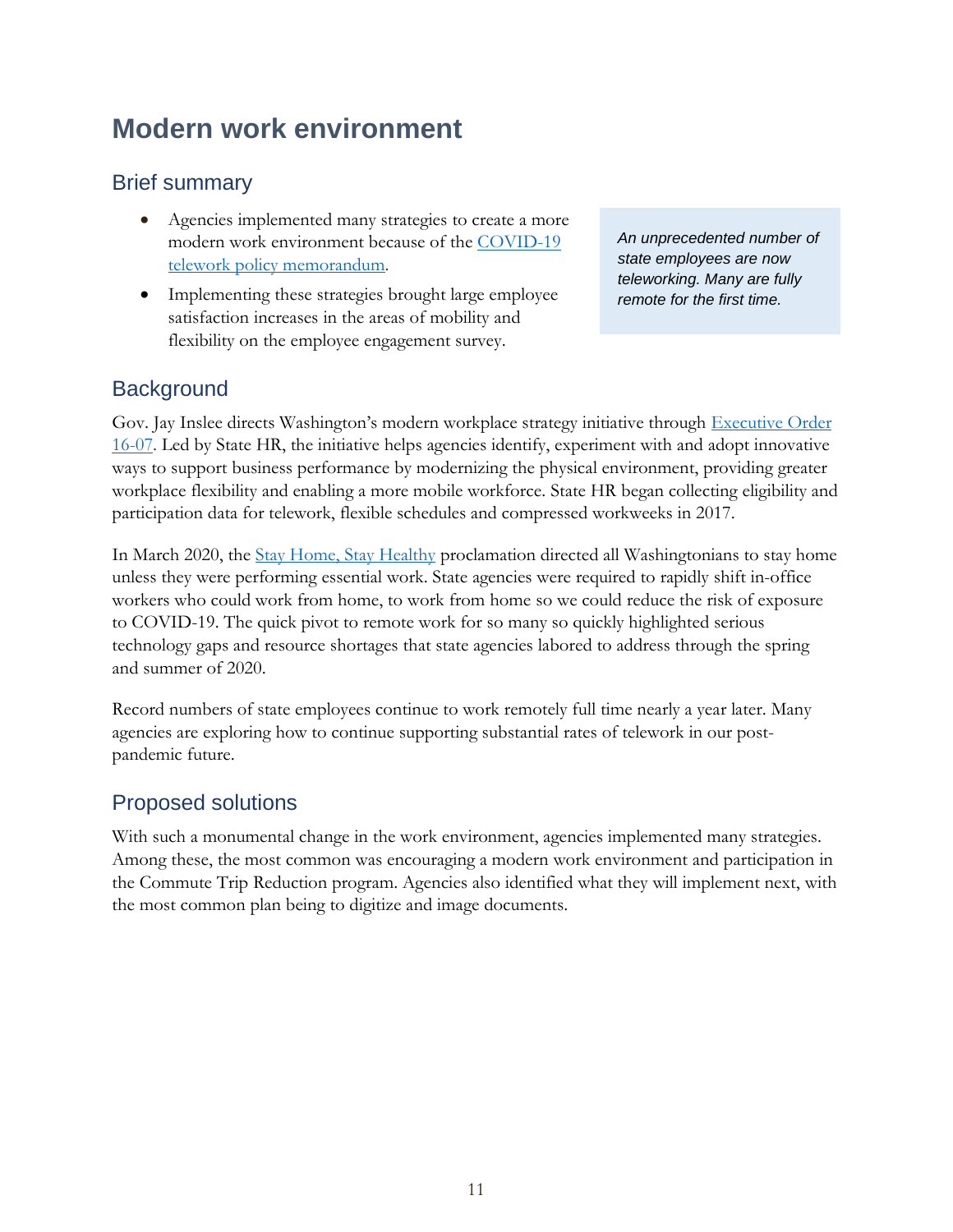

**Top 5 stratgies to be implemented in the future**

Number of agencies reporting

There are still some barriers for agencies to support a modern work environment. The most frequent barrier they cite is the current budget, a result of an unprecedented recession and uncertain biennial budget outcome. A close second was access to technology tools such as laptops and VPNs.



**Top 5 barriers to implementing a modern work environment**

Agency efforts for modern work are paying off more than they ever have before. The employee engagement survey results showed that *satisfaction with modern work increased more than these scores ever have* since they were added to the survey in 2017. Satisfaction with flexibility increased from 72% in 2017 to 78% in 2020. *Satisfaction with mobility increased from 47% in 2017 to 78% in 2020.*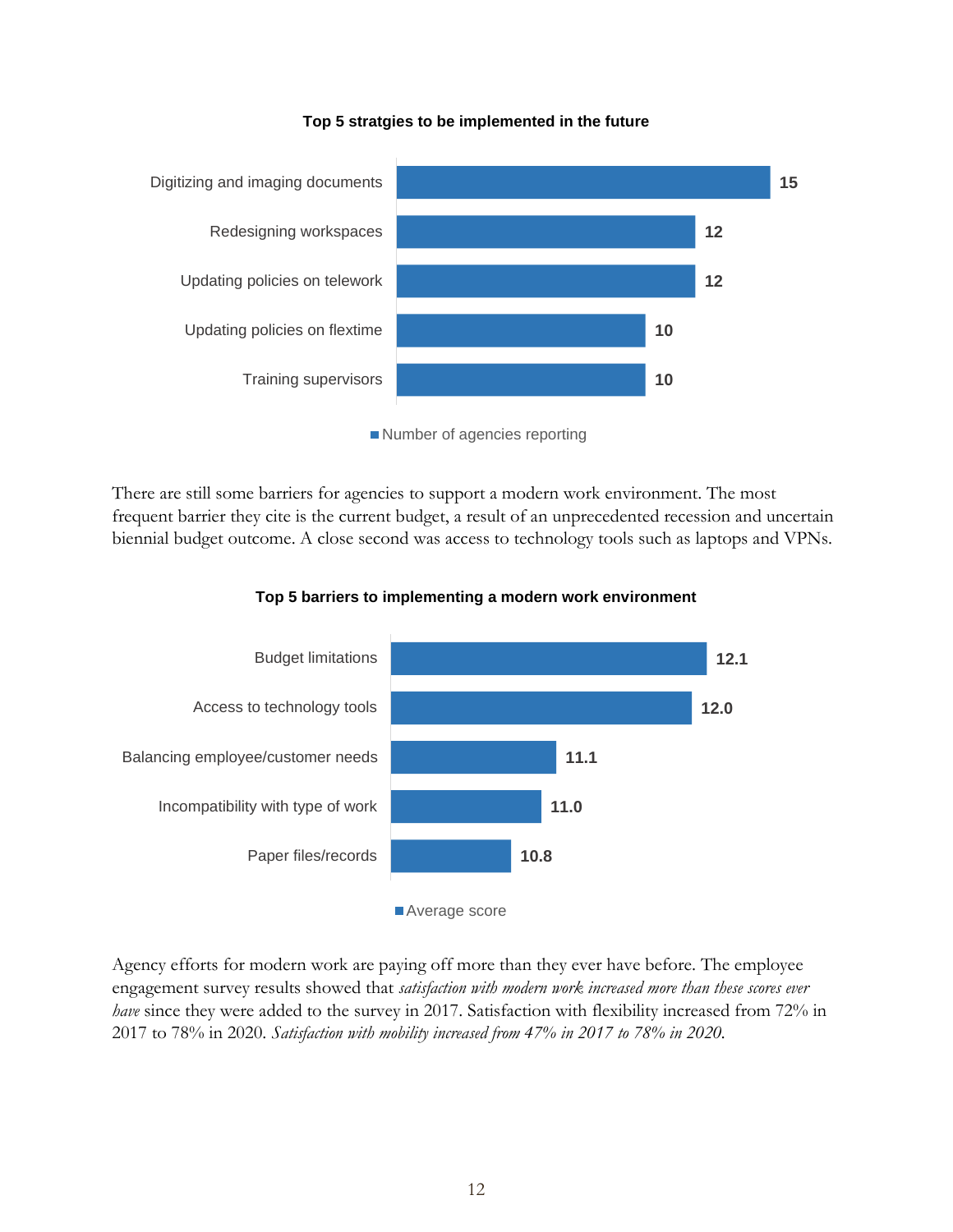#### **State HR strategies**

- State HR has convened the Statewide Telework Advisory Team. This team of dozens of volunteer HR professionals from across state government produces guidance and recommendations for telework policy issues. They will start to release guidance during spring 2021.
- State HR published a [Modern Work Environment dashboard t](https://ofm.wa.gov/state-human-resources/workforce-data-planning/hr-management-report/modern-work-environment-dashboard)hat reports employee participation and eligibility rates for telework, flextime and compressed workweeks by agency, county, job class and fiscal year. The data from this dashboard comes from the Human Resources Management System.
- Additional resources related to state employee telework can be found on the OFM [Emergency Telework](https://ofm.wa.gov/state-human-resources/coronavirus-covid-19-hr-guidance-state-agencies/telework-resources-during-covid-19-pandemic) webpage.

#### **Contact information**

Robin Vazquez, Workforce Strategies Section Chief Office of Financial Management, State Human Resources Division [SHRPlanning@ofm.wa.gov](mailto:SHRPlanning@ofm.wa.gov)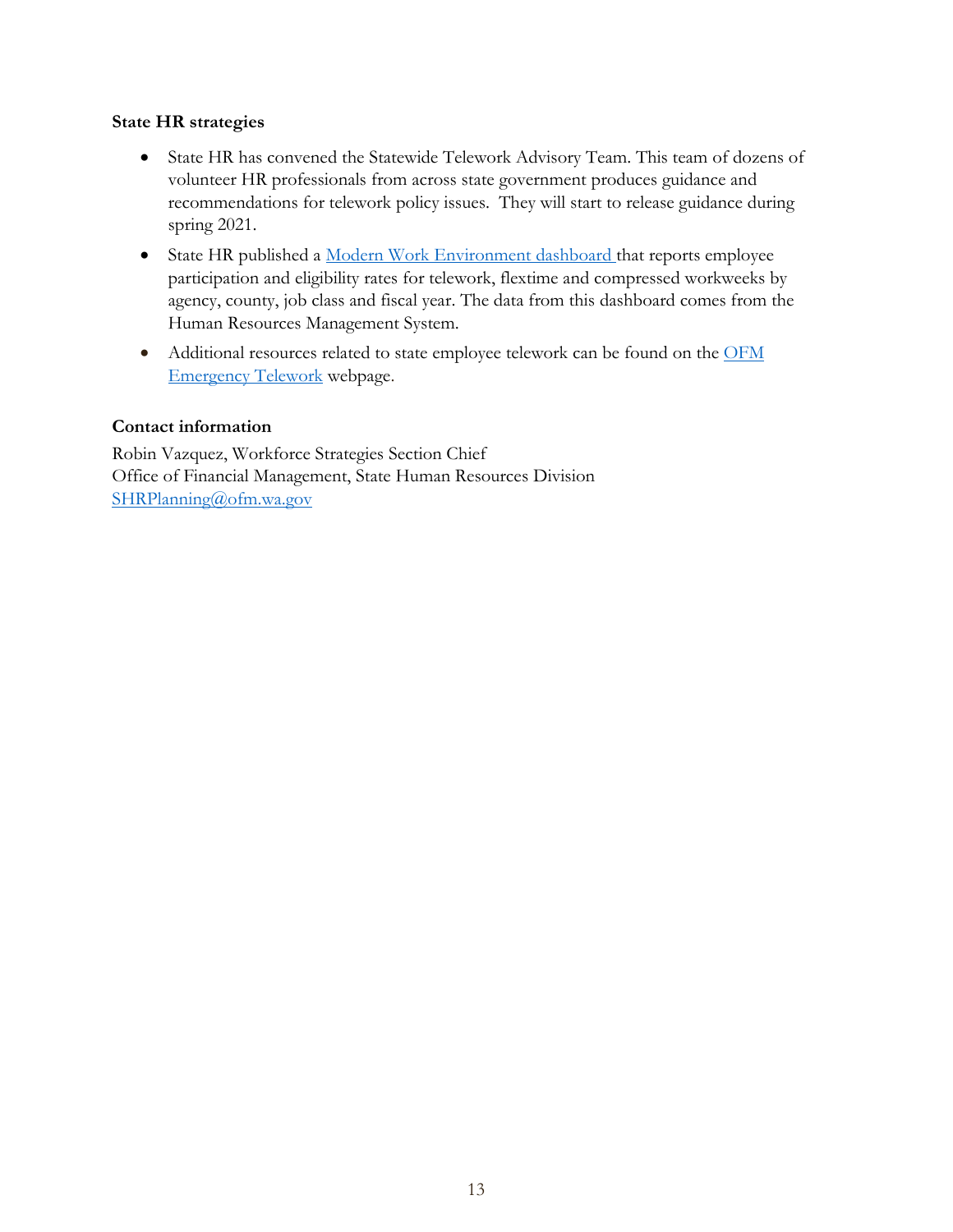# <span id="page-15-0"></span>**Teleworking and COVID-19**

### Brief summary

- Agencies have shown a remarkable degree of resiliency in adapting to the COVID-19 pandemic.
- Agencies with leadership who took immediate action and made efforts to communicate directly with their staff achieved a higher percentage of positive employee engagement survey responses compared to agencies that mostly relied on middle managers to communicate COVID-19 policies and procedures.

*Based on the employee engagement survey data, most employees feel positive about their agency's response to COVID-19.*

### **Background**

The COVID-19 pandemic brought an unprecedented degree of change to how state government operates. Gov. Jay Inslee and executive branch leadership took decisive steps to have as many state employees as possible work at home. Data from the employee engagement survey suggests that employees support continuing high rates of telework even after it is safe to return to the office.

We added supplemental questions relating to COVID-19 to the employee engagement survey. Most responses were overwhelmingly positive. 'My agency makes decisions that prioritize my safety during the COVID-19 pandemic' received the highest percentage of positive responses. 'I find meaningful ways to stay connected to coworkers during the COVID-19 pandemic' received the lowest rate of positive responses.

| <b>Engagement Survey question</b>                                                                  | % Positive response |
|----------------------------------------------------------------------------------------------------|---------------------|
| "My agency makes decisions that prioritize my safety during the<br>COVID-19 pandemic."             | 94%                 |
| "My agency keeps me informed about workplace impacts from<br>the COVID-19 pandemic."               | 86%                 |
| "My agency takes steps to positively impact my work/life balance<br>during the COVID-19 pandemic." | 83%                 |
| "I find meaningful ways to stay connected to coworkers during the<br>COVID-19 pandemic."           | 72%                 |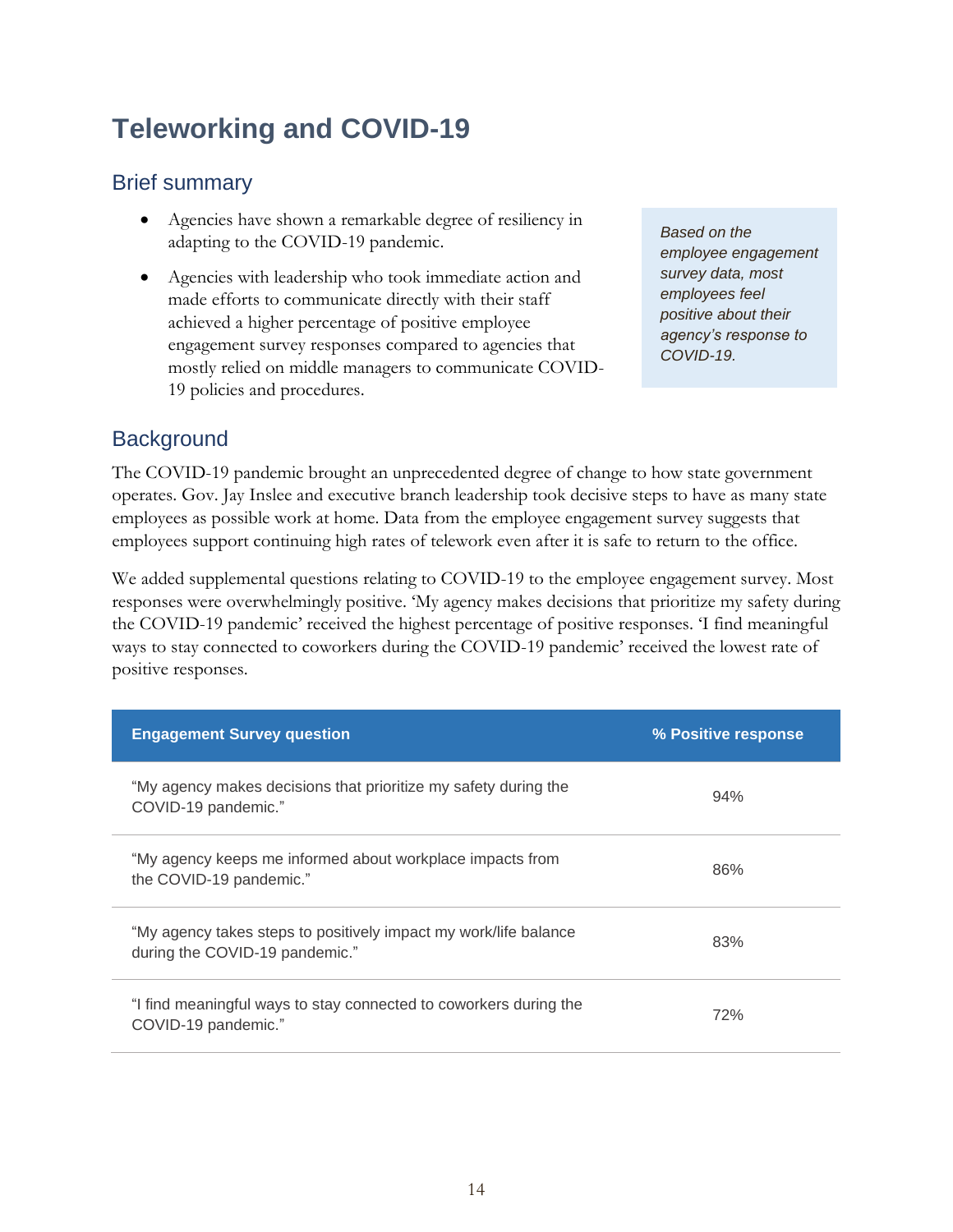State HR performed statistical analysis on the responses to these four questions. We found that overall, larger agencies tend to have slightly lower scores than medium and small agencies. This is not surprising considering that several of our largest agencies contain institutions where employees were unable to shift to remote work due to the nature of their jobs.

Employees at large agencies were most intensely impacted by the public health crisis, the stay-athome orders, and the economic downturn. Medium and smaller agencies where most of their workforce was not required to remain onsite and could shift to telework did not face the same challenges.

### Proposed solutions

### **State HR strategies**

- State HR, in collaboration with state agencies, will continue to coordinate enterprise HR strategies on how agencies can operate effectively during the COVID-19 pandemic.
- State HR, in collaboration with LNI and DOH, will continue to provide guidance on how to keep employees, especially high-risk employees, safe from COVID-19.
- State HR will help coordinate re-opening efforts across the enterprise once experts say it's safe to re-open.

### **Agency successes**

The Department of Labor and Industries, the State Healthcare Authority, and the Department of Financial Institutions stand out for their performance level during the pandemic. Their efforts were reflected in higher approval rates on the COVID-19 Engagement Survey questions relative to other agencies of similar size.

- The Department of Financial Institutions established a weekly all-staff email that includes agency happenings, personal stories, kudos, what are you reading/listening to and other employee-submitted stories. It also includes division and diversity advisory team reports and trends.
- The State Health Care Authority schedules periodic welfare and morale check-ins to connect, address questions, identify barriers and provide encouragement to staff. HCA has actively encouraged its employee resource groups to sponsor check-ins, organize special events and continue engagement through meeting platforms.
- The Department of Labor and Industries established a coronavirus integration committee to remove teleworking barriers. The committee launched a needs-assessment survey. Based on the survey data they collected, they created a dashboard to inform employees of a variety of unique and program-specific information. Employees were engaged through a combination of email, news articles, fast facts, frequently updated coronavirus Q&As and director's office broadcasts (which included time for staff questions).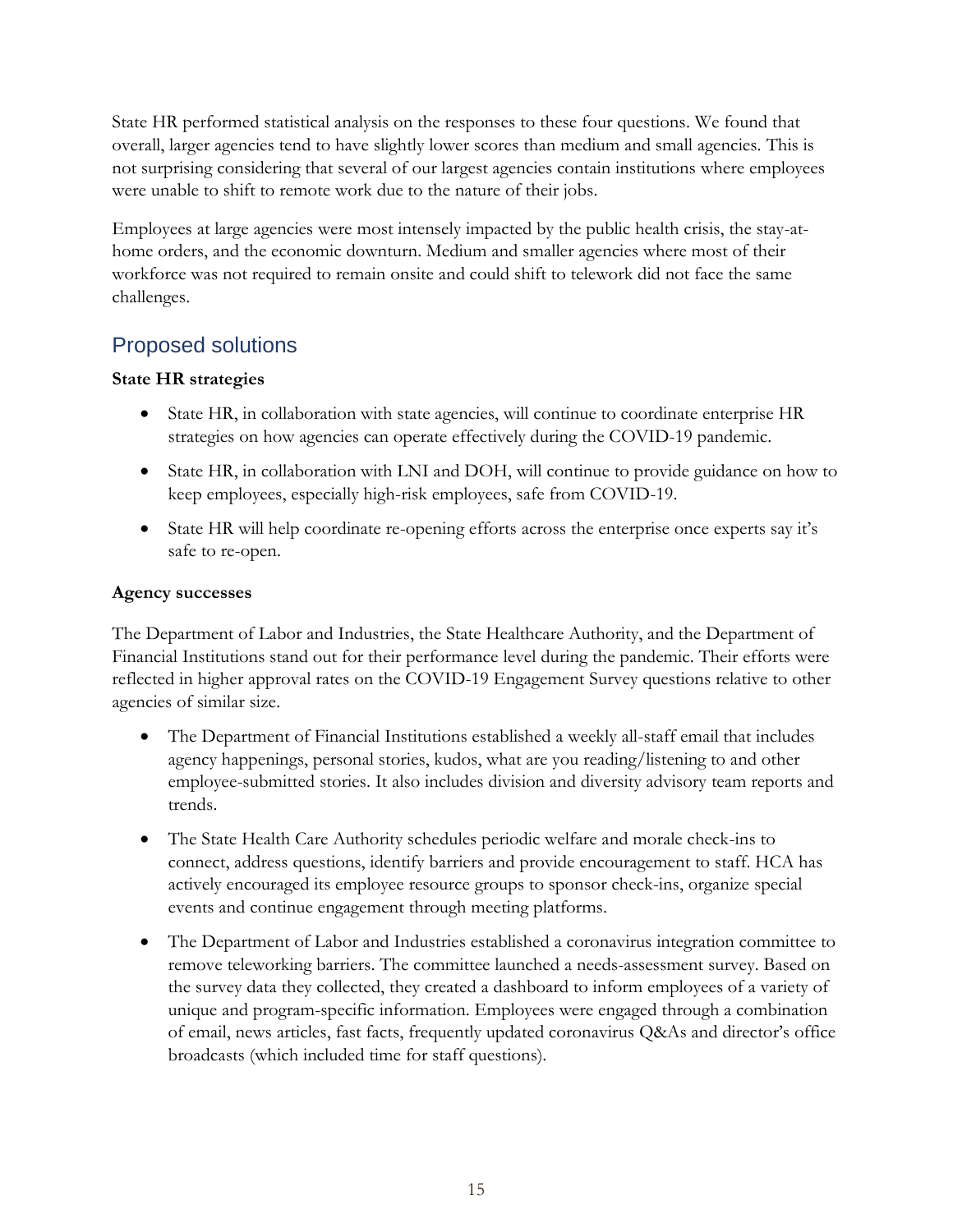#### **Next steps**

- State HR will coordinate telework committees to provide teleworking best practices.
- State HR will continue to explore ways to collaborate with agency leaders on how to disseminate COVID-19 information to employees.

#### **Contact information**

Allison Spector, Diversity, Equity and Inclusion Data Analyst Office of Financial Management, State Human Resources Division [SHRPlanning@ofm.wa.gov](mailto:SHRPlanning@ofm.wa.gov)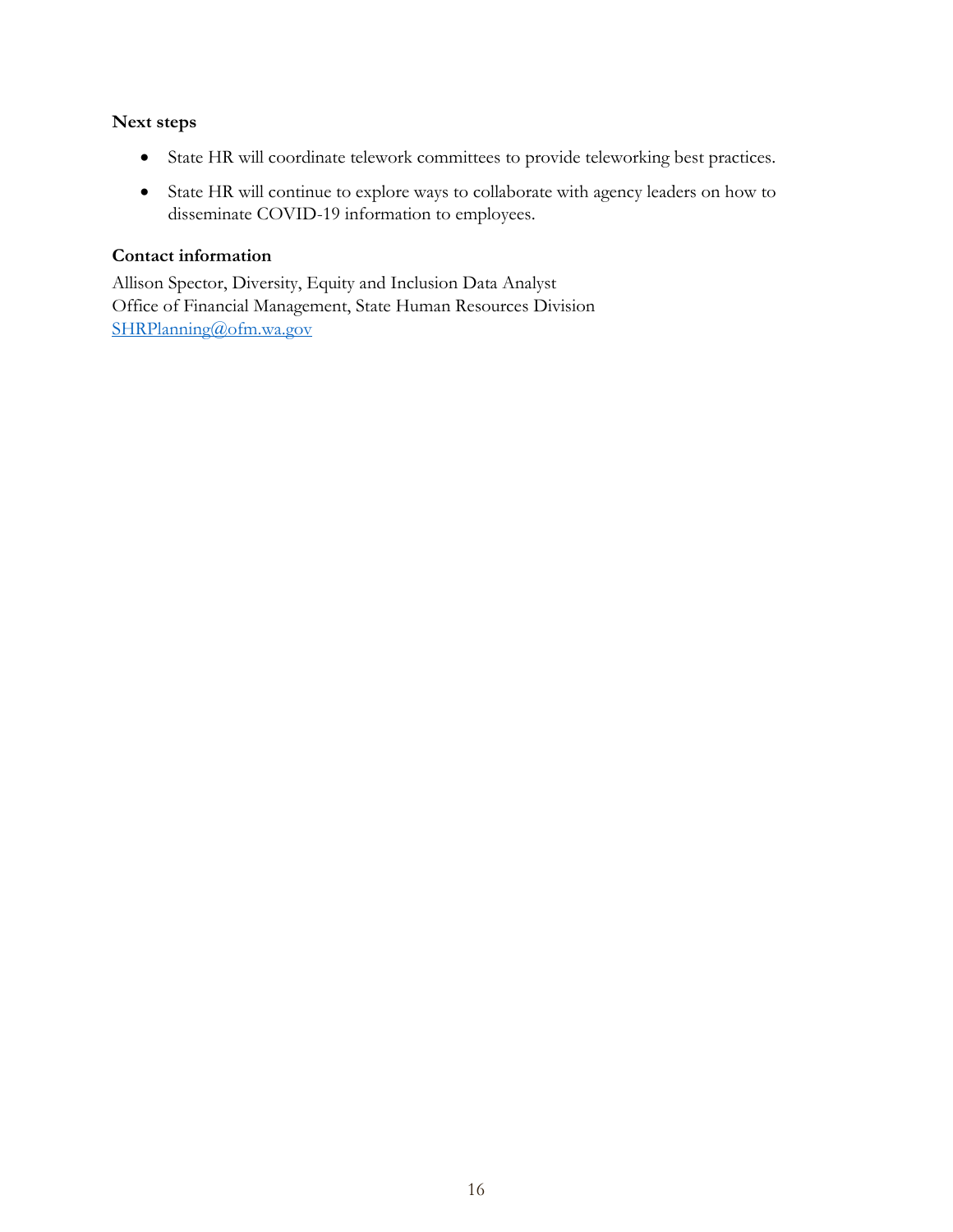# <span id="page-18-0"></span>**Inclusive and respectful work environments**

### Brief summary

- Agencies incorporated respectful work environment expectations into their onboarding strategies.
- Agencies initiated or improved internal review processes and how they assess complaint and investigation trends.
- Agencies increased their use of alternate resolution methods to resolve low-level workplace issues at the supervisory level.

*Agencies created a diversity plan to sustain and embed best practices for a respectful and inclusive work environment (in compliance with [HR Directive 20-02\)](https://www.ofm.wa.gov/sites/default/files/public/shr/Directives/WorkforceDiversityDirective.pdf)*

### **Background**

In spring 2018, the governor released a memorandum that reaffirmed the state's commitment to build an inclusive and respectful work environment. The memo directed agencies to review policies, track compliance with required training and create three committees – comprised of agency representatives – to work on policies, training and data/investigations.

Building respectful, supportive and inclusive work environments requires intentional effort on multiple fronts. Agencies must create environments that engage, motivate and support staff doing their best work. Agencies must also address problems that stand in the way of respectful work environments and promote diversity, equity and inclusion in the services they provide.

### New employee onboarding strategies

For new employees, the respectful work environment begins with an introduction to agency culture. The top three strategies agencies incorporated in the onboarding process were:

- Make sure new hires are aware of policies and procedures for raising concerns and filing complaints about their work environment (38 of 38 agencies reporting).
- Encourage managers to create onboarding plans with regular check-ins (35 of 38 agencies reporting).
- Inform new hires about both internal and statewide business resource groups (25 of 38) agencies reporting).

### Required training

Agencies reported the percentage of employees who completed the following mandatory training: diversity, sexual harassment awareness and prevention, supervisor and management development, and recognizing and mitigating implicit bias.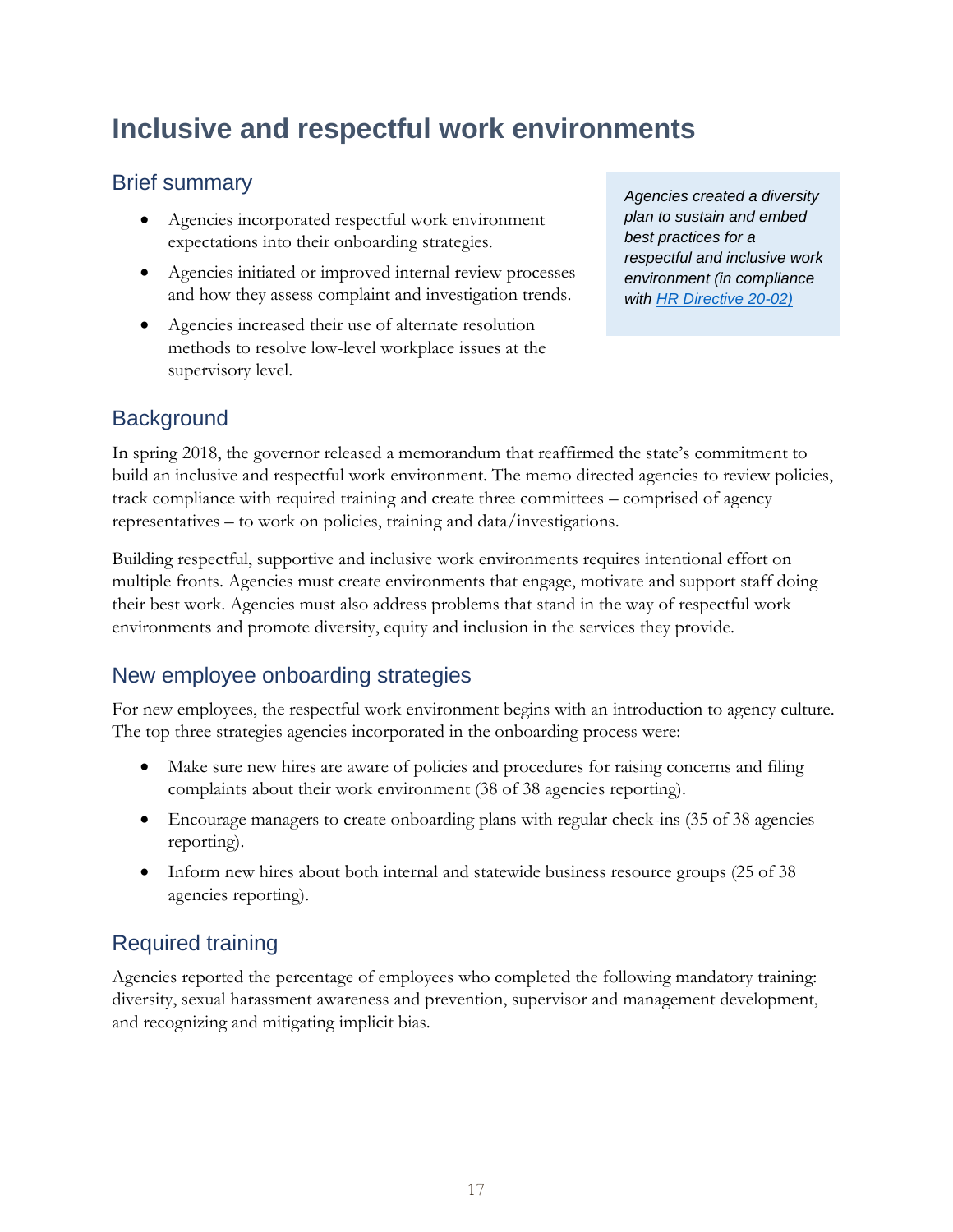Agencies used various methods to measure the trainings' impact. Methods include collecting feedback, attendance and rate of completion. Several agencies reported that they did not measure training effectiveness.

### **7 31** No Yes

**Number of agencies with a training policy.** 

### **Policies**

Agencies submitted responses to [HR Directive 20-03](https://www.ofm.wa.gov/sites/default/files/public/shr/Directives/SHR-Directive-20-03.pdf) that required an update or establishment of policies for respectful work environment; diversity, equity and inclusion; anti-discrimination, harassment and sexual harassment; and reasonable accommodation. Most agencies are in the process of updating or have already updated the required policies (pending final approval).

### **Agency successes**

- The Department of Children, Youth and Families is working on a variety of diversity-related policies. These include racial equity, social justice and access to services for clients who are limited English proficient and/or have a disability.
- The Department of Social and Health Services is updating policies that provide equal access to services for individuals with a disability; communication access for persons who are deaf, hard of hearing, blind, and/or speech disabled; accessible meetings; and lactating employees.

### Complaints and investigations

Agencies must take steps to prohibit, address and correct disrespectful or inappropriate workplace behavior so all employees can successfully perform their work. About 97% of agencies reported having a written complaint filing process, policy or procedure.

### **Agency successes**

- The Student Achievement Council implemented an anonymous inbox for employees to voice concerns.
- The Department of Natural Resources converted their crucial conversations training to an online interactive format.
- The Board of Industrial Insurance Appeals revised complaint procedures to include an informal process for low-level issues.
- The Department of Ecology has a full-time dedicated position to improve the consistency of handling complaints including tracking low-level issues and streamlining the investigation process.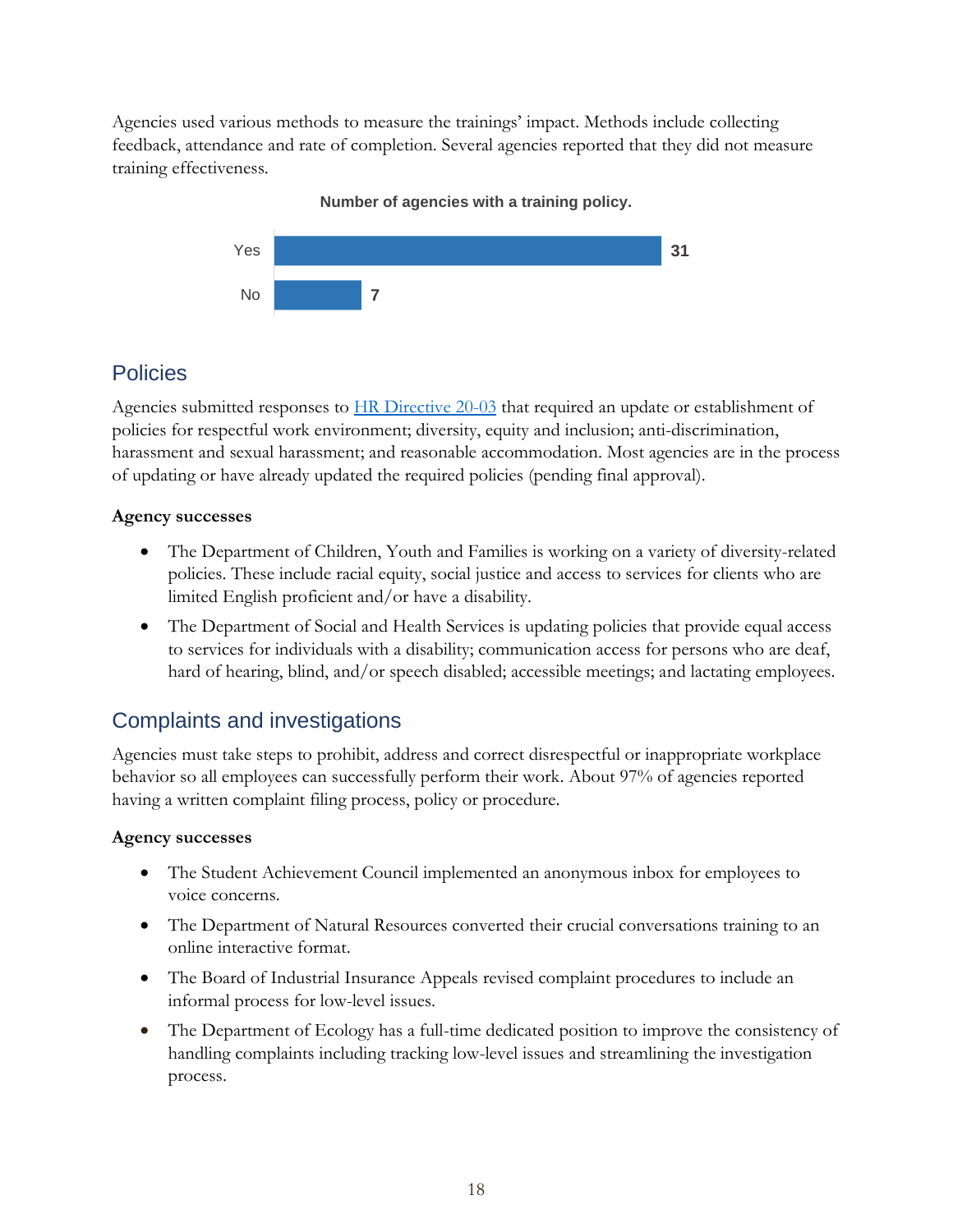#### **State HR strategies**

- State HR will continue to work with agencies on ways to remove barriers to reviewing investigation data and trends.
- A complaint data reporting pilot is currently underway to assess the feasibility and best approach to statewide complaint data reporting. The pilot ends in April 2021.
- State HR established and filled a full-time diversity, equity and inclusion data analyst position to review and assess workforce DEI data across the enterprise.
- State HR will work closely with the statewide Diversity, Equity and Inclusion Council to assist agencies with strategy recommendations and best practices on creating a more diverse, equitable and inclusive workforce.
- State HR will continue to support statewide business resource groups that support diverse employees.

### **Additional detail**

- State HR is leading interagency workgroups comprised of investigators and HR professionals to develop guidelines and best practices for respectful and inclusive workplace.
- State HR is collaborating with the Department of Enterprise Services to develop diversity, equity and inclusion training.
- State HR plans to encourage agencies to incorporate the [Statewide DEI Competencies](https://ofm.wa.gov/sites/default/files/public/shr/Diversity/SubCommit/DEI%20Competencies%20Wrkgrp%20All%20Employees%20Final%20Draft%20Accessible%2011-18-19.pdf) into employee position descriptions.

#### **Next steps**

• State HR in collaboration with interagency workgroups will progress this year from the development phase of complaints and investigations initiatives to implementation of improvement plans.

#### **Contact information**

Altavia Jones, Diversity, Equity and Inclusion Innovations Strategist Office of Financial Management, State Human Resources Division [SHRPlanning@ofm.wa.gov](mailto:SHRPlanning@ofm.wa.gov)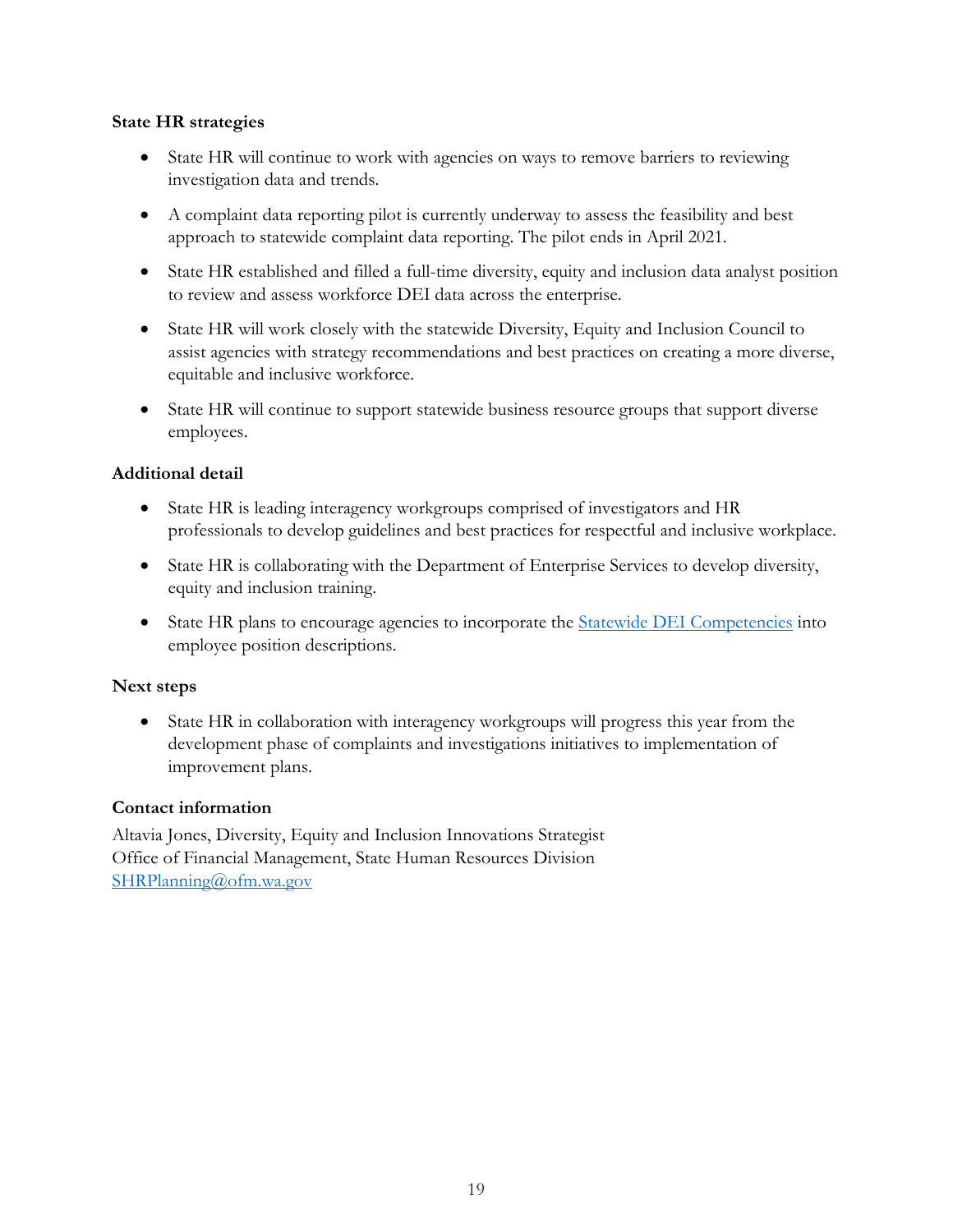# <span id="page-21-0"></span>**Workforce diversity and inclusion**

### Brief summary

- The percentage of people of color in the executive branch workforce continues to fall below the availability of people of color in the state's labor force.
- As the state's population becomes more diverse, agencies must continue to implement strategies to increase diversity.

*Agencies employ a wide variety of strategies to increase the diversity of their applicant pools.* 

- Agencies employ a wide variety of recruitment and retention strategies. These include participating in business resource groups, attending job fairs and providing flexible work options, developmental job assignments, and job shadowing opportunities.
- The state recognizes that there are opportunities for improvement in our data collection and recruitment and retention strategies that could remove barriers to employment for underrepresented and historically marginalized groups. Several workforce diversity and inclusion improvement projects were launched in 2020. Some were completed and others are currently underway.

### **Background**

[Executive Order 12-02](https://www.governor.wa.gov/sites/default/files/exe_order/eo_12-02.pdf) requires executive branch agencies to develop an annual affirmative action plan to address the underrepresentation of women, people of color, people with disabilities and veterans in the workforce. (Other executive orders include [Executive Order 16-04](https://www.governor.wa.gov/sites/default/files/exe_order/eo_16-04.pdf) Reaffirming the Interagency Committee of State Employed Women and [Executive Order 17-01](https://www.governor.wa.gov/sites/default/files/exe_order/eo_17-01.pdf) Reaffirming Washington's Commitment to Tolerance, Diversity, and Inclusiveness).



#### **The people of color percentage employed by the executive branch remains below the available labor force**

\*American Community Survey conducted by the U.S. Census Bureau. Includes people of color in Washington's civilian labor force.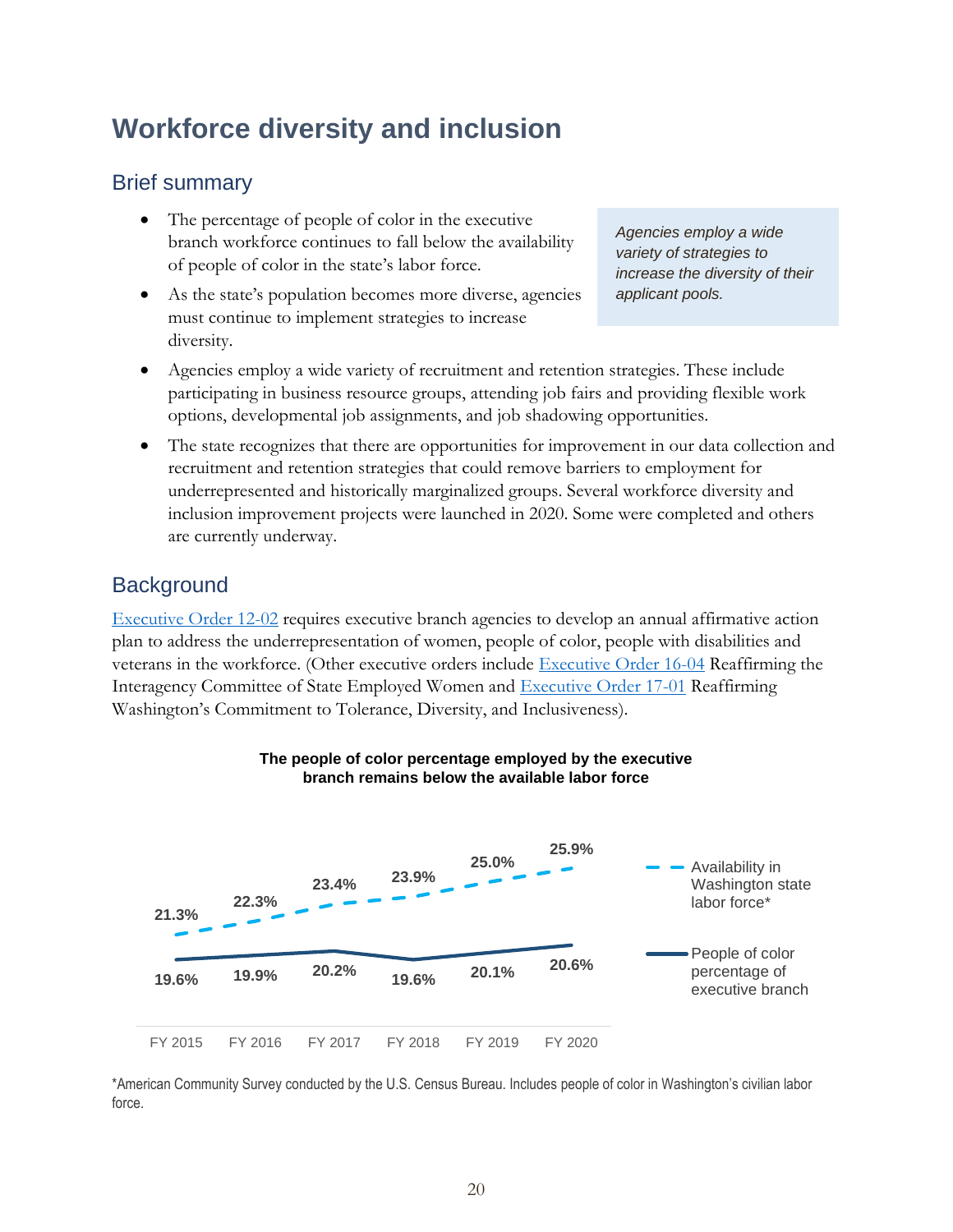People of color comprise 25.9% of Washington's labor force yet make up only 20.6% of the executive branch workforce. Even though this is a 1 percentage point improvement from 2015, the gap between the availability and the utilization is widening. We forecast will increase 7% by fiscal year 2022 unless the state embraces new strategies and efforts.



\*American Community Survey conducted by the U.S. Census Bureau. Includes people of color in Washington state's civilian labor force.

People with disabilities represent 3.2% of the state workforce. This is significantly below the available labor force  $(6.0\%)$ . People who identify as female  $(52.1\%)$  and veterans  $(6.9\%)$  both exceed the available labor force, although the percentage of veterans represented in the state workforce has decreased for the previous three years and continues to trend downward.



#### **Executive branch workforce diversity compared to the percentage of available workers in Washington's labor force**

\*American Community Survey conducted by the U.S. Census Bureau.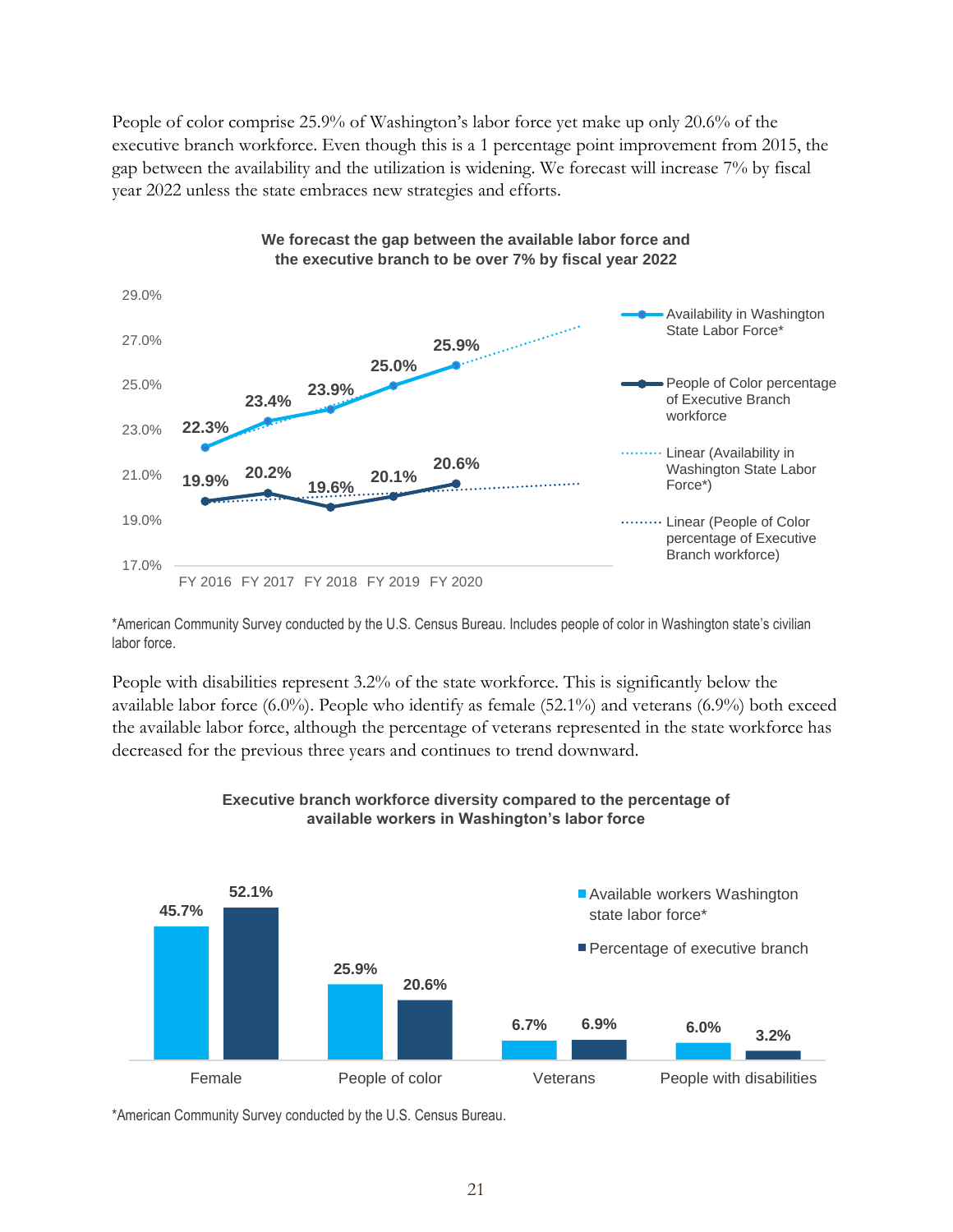### Proposed solutions

### **State HR strategies**

- State HR will continue to provide agencies with semi-annual affirmative action utilization reports. This report is a descriptive-statistical analysis of affirmative action data used to assess the available workforce. State HR will also provide regular training, coaching and strategy consultation.
- State HR will continue to coordinate enterprise strategies on employment of veterans, people with disabilities and people of color.
- State HR will continue to support employee-led business resource groups.
- State HR will partner with agencies to review and analyze engagement data from the 2020 survey through a DEI lens. The addition of voluntary demographic questions provides unprecedented visibility into the experiences of diverse groups within our workforce which may differ from the experiences of the majority.
- A preliminary research report on State Employee Gender Pay Equity was developed and published in 2020. The report provided valuable context to begin to analyze statewide compensation practices through a pay equity framework. State HR will continue to explore questions related to pay equity for state employees in all position types.
- State HR undertook a significant data improvement effort beginning in 2019 to update our demographic data collection form and the Human Resources Management System data fields to be more accurate and inclusive. The launch of the My Demographics self-service tile within the statewide MyPortal pay and leave application was the culmination of this effort to increase the accuracy and security of state employee demographic data. Phase one of the MyPortal upgrades was completed in October 2020, with phase two scheduled for completion in spring 2021.
- State HR is partnering with the Department of Enterprise Services to establish a mechanism for regular reporting of aggregate statewide demographic data for applicants and candidates, to enhance the state's ability to identify barriers to inclusion and employment with the state.
- In 2020, State HR issued two directives. State [HR Directive 20-02](https://www.ofm.wa.gov/sites/default/files/public/shr/Directives/WorkforceDiversityDirective.pdf) established the requirement for agencies to review their DEI policies and hiring practices, ensure staff involved in hiring processes were trained in mitigating implicit bias in the recruitment process, and develop a plan to review and act upon their own internal demographic data with executive leadership. State  $HR$  Directive 20-03 built upon 20-02 by directing agencies to create or update their DEI policies and outlined required policy content.

### **Agency successes**

• Washington's Lottery focuses on recruitment and relationship building with schools, communities and organizations. Hiring managers are reminded to assess candidates based not only on skills or years of experience but also with an awareness of candidates who can "add to" the team culture rather than focusing on who will "fit in."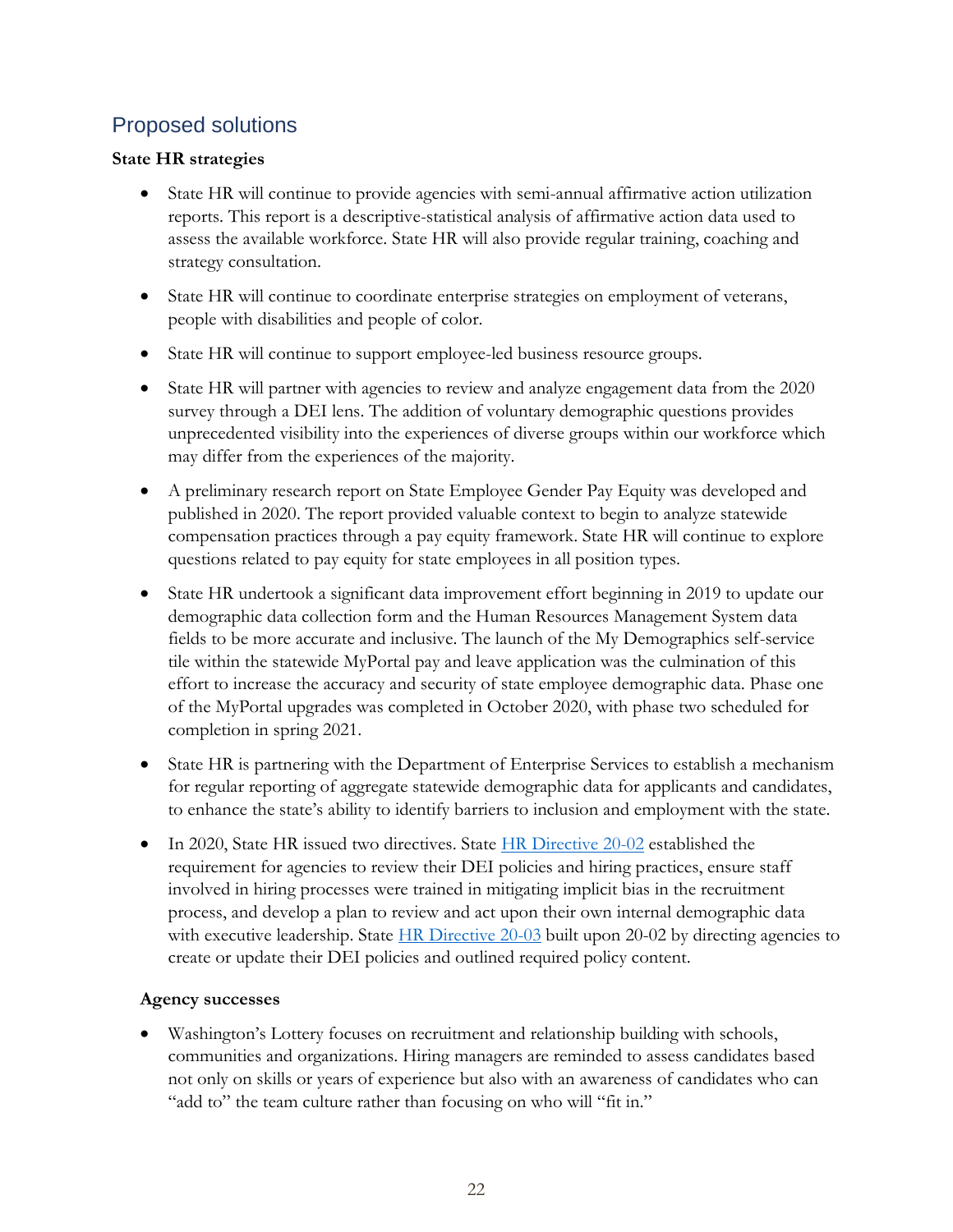- The Department of Financial Institutions works with hiring managers to identify qualified diverse talent. They use a variety of measures including one-on-one consultation, in-house recruitment training and attendance at diversity fairs. The diversity advisory team briefs leadership on its semi-annual affirmative action data to identify areas of underutilization and opportunities to improve diverse representation.
- The Health Care Authority asks members of employee resource groups to participate in local recruitment events. They have found that the use of social media as a recruitment tool attracts a younger pool of applicants.

#### **Next steps**

■ State HR and the Diversity, Equity and Inclusion Council will continue to provide feedback and recommendations to agencies.

#### **Contact information**

Allison Spector, Diversity, Equity and Inclusion Data Analyst Office of Financial Management, State Human Resources Division [SHRPlanning@ofm.wa.gov](mailto:SHRPlanning@ofm.wa.gov)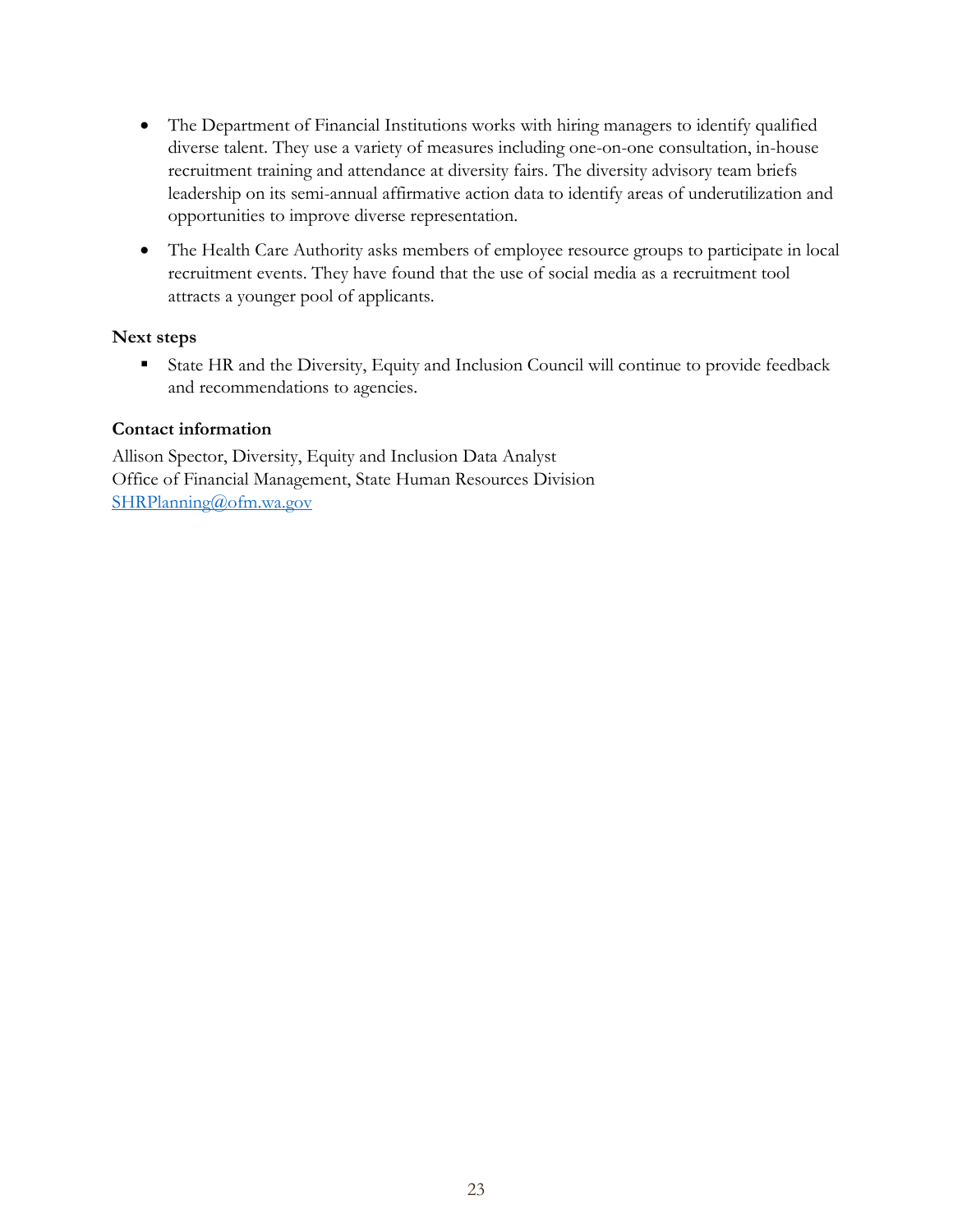## <span id="page-25-0"></span>**Veterans**

### Brief summary

- Veterans make up 6.9% of the executive branch workforce. This is slightly higher than the availability of Washington's veteran labor force.
- As Vietnam-era veterans approach retirement, agencies should increase the hiring of veterans. Twenty-nine agencies will focus on veteran recruitment for the upcoming year.
- Agencies began collecting the number of employees who are reservists, National Guard members and military spouses.

*Agencies began tracking the number of reservists, National Guard members and military spouses to support [Executive Order 19-01.](https://www.governor.wa.gov/sites/default/files/exe_order/19-01_VeteranAndMilitaryFamily%20.pdf)*

### **Background**

In 2019, Inslee signed [Executive Order 19-01,](https://www.governor.wa.gov/sites/default/files/exe_order/19-01_VeteranAndMilitaryFamily%20.pdf) Veteran and Military Family Transition and Readiness Support. Agencies must develop employment plans that include veterans, reservists, National Guard members and military spouses. The executive order requires executive branch agencies to develop an annual employment plan for addressing veteran underrepresentation.



**The percentage of veterans in the executive branch remains higher** 



FY 2014 FY 2015 FY 2016 FY 2017 FY 2018 FY 2019 FY 2020

\*American Community Survey, conducted by the U.S. Census Bureau, data accessed from Public Use Microdata. Sample includes all veterans in Washington civilian labor force ages 16 and older.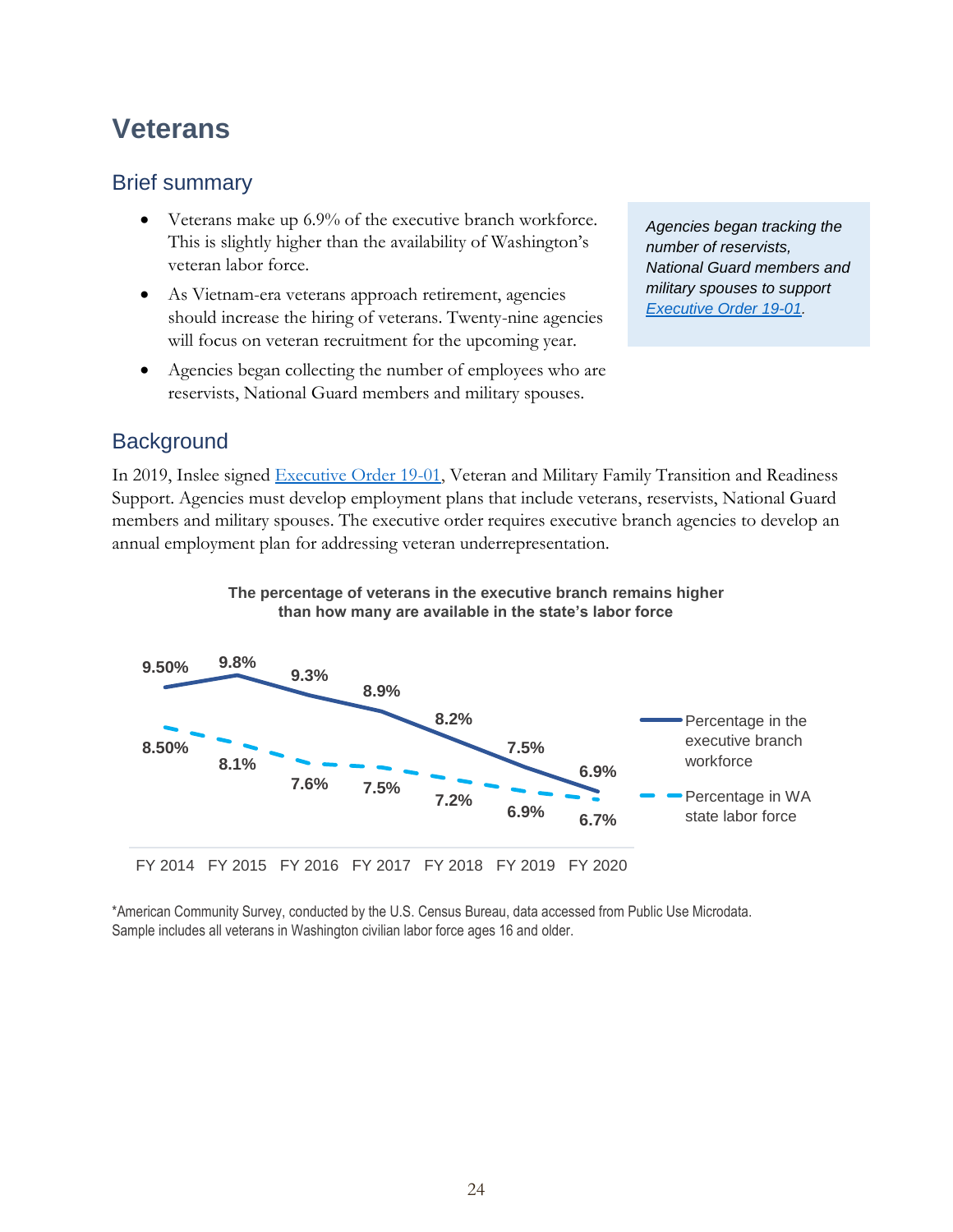#### **Representation of groups with a military affiliation on July 31, 2020**

| All veterans | Vietnam-era<br>veterans | Veterans with<br>disabilities | Military spouse |
|--------------|-------------------------|-------------------------------|-----------------|
| 4,605   6.9% | $510   0.8\%$           | 682   1.0%                    | 139   0.2%      |

#### **[Executive Order 19-01](https://www.governor.wa.gov/sites/default/files/exe_order/19-01_VeteranAndMilitaryFamily%20.pdf) requirements**

- Mechanisms to identify individuals who currently serve in the National Guard or reserve members from the armed forces (20 of 38 agencies reporting).
- Specific recruitment strategies to attract members of the National Guard and other reserve members (11 of 38 agencies reporting).
- The ability to track the number of bridge employment opportunities, which includes internships, mentorships and fellowships (13 of 38 agencies reporting).
- The ability to identify remote or flexible work opportunities, including out-of-state options (28 of 38 agencies reporting).
- Agency-designated military liaison (13 of 38 agencies reporting).
- Agency-internal veteran employee resource group (9 of 38 agencies reporting).

### Proposed solutions

#### **Agency strategies**

- Assign internal military liaisons or certified [Veterans at Work](https://www.shrm.org/foundation/about/pages/veterans-at-work-certificate-program.aspx) individuals to provide leadership for issues that affect veterans and military spouses. They often lead outreach and recruitment activities, mentorship programs or affinity groups.
- Educate hiring managers on military skills to improve how they screen veteran applicants. Emphasize the transferable skills service members bring to the workforce and the uniqueness of military spouses' resumes. This can help prevent bias against employment gaps and movement. Include veterans or military spouses as panelists in interviews.
- Develop partnerships with external organizations that provide employment services to individuals with military status, including military spouses, to increase the number of applicants. Host career workshops and provide one-on-one consultation to veteran and military spouse job seekers.

#### **State HR strategies**

- State HR encourages agencies to support representation at the Veteran Employee Resource Group as an outreach mechanism to increase veterans and military spouses in state service.
- State HR fosters collaboration between multiple non-profits, programs, councils, committees and resource groups created to advance efforts to the employment of military-affiliated individuals.
- State HR promotes the [Veterans at Work](https://www.shrm.org/foundation/about/pages/veterans-at-work-certificate-program.aspx) certification, sponsored by the SHRM Foundation.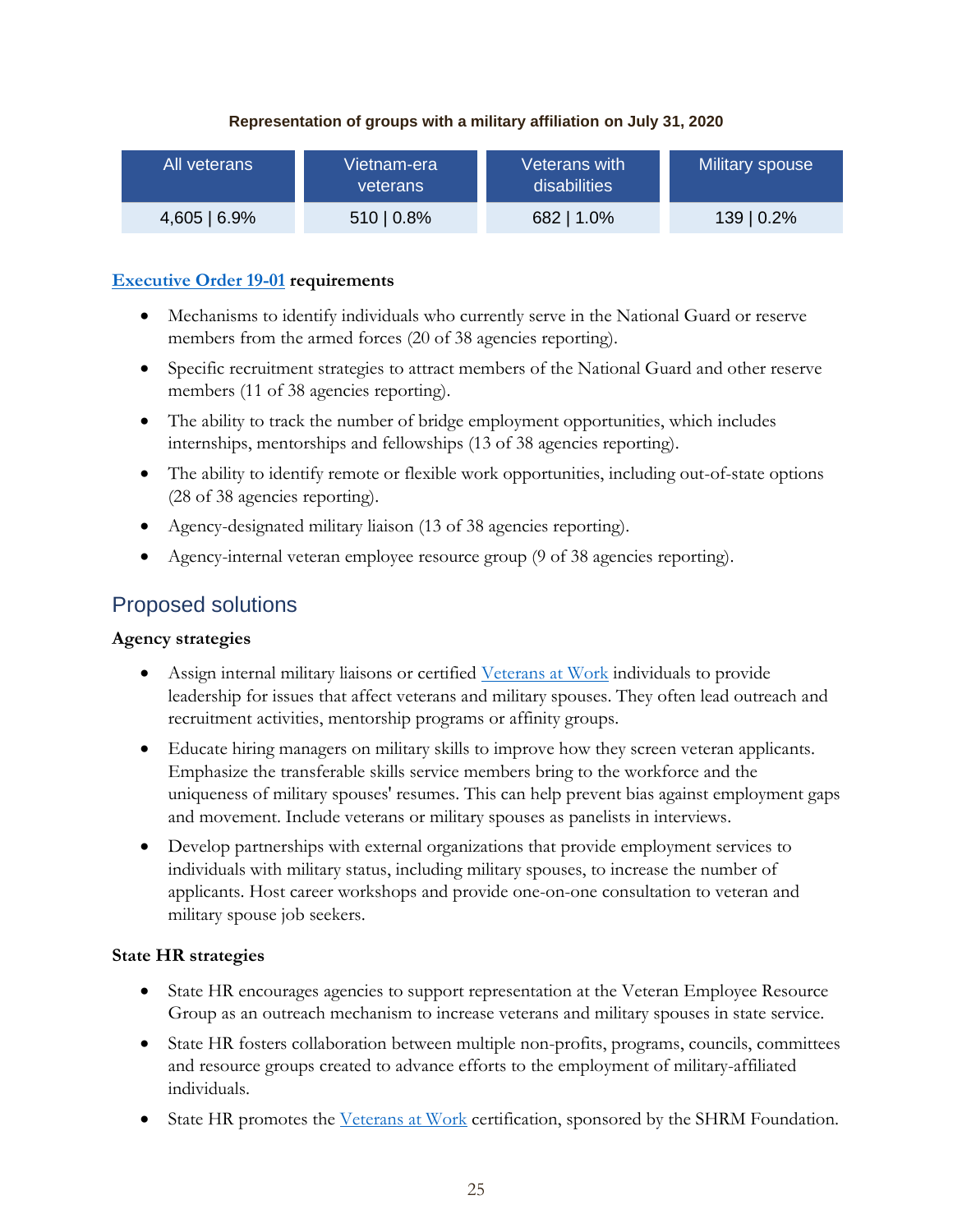#### **Successes**

- The VERG in collaboration with other business resource groups and the Interagency Committee of State Employed Women conducted the first, joint virtual gathering addressing intersectionality and allyship.
- State HR updated the self-reported Employee Affirmative Action and Demographic Data form and HRMS to capture National Guard, reserve and military spouse status.
- State HR developed a state-to-state military spouse transition network helping military spouses working in government to identify job leads in the state of future residency.

#### **Next steps**

- State HR will continue to advise and support the VERG to increase the veteran and military spouse representation in the state workforce and recognize employee military service.
- State HR will continue to assess gaps or obstacles to implement [Executive Order 19-01.](https://www.governor.wa.gov/sites/default/files/exe_order/19-01_VeteranAndMilitaryFamily%20.pdf)
- In collaboration with the Human Rights Commission, State HR will pursue a rule change, to allow agencies to collect military spouse data during the application process.

#### **Contact information**

Flora Estrada, Diversity, Equity and Inclusion Innovations Manager Office of Financial Management, State Human Resources Division [SHRPlanning@ofm.wa.gov](mailto:SHRPlanning@ofm.wa.gov)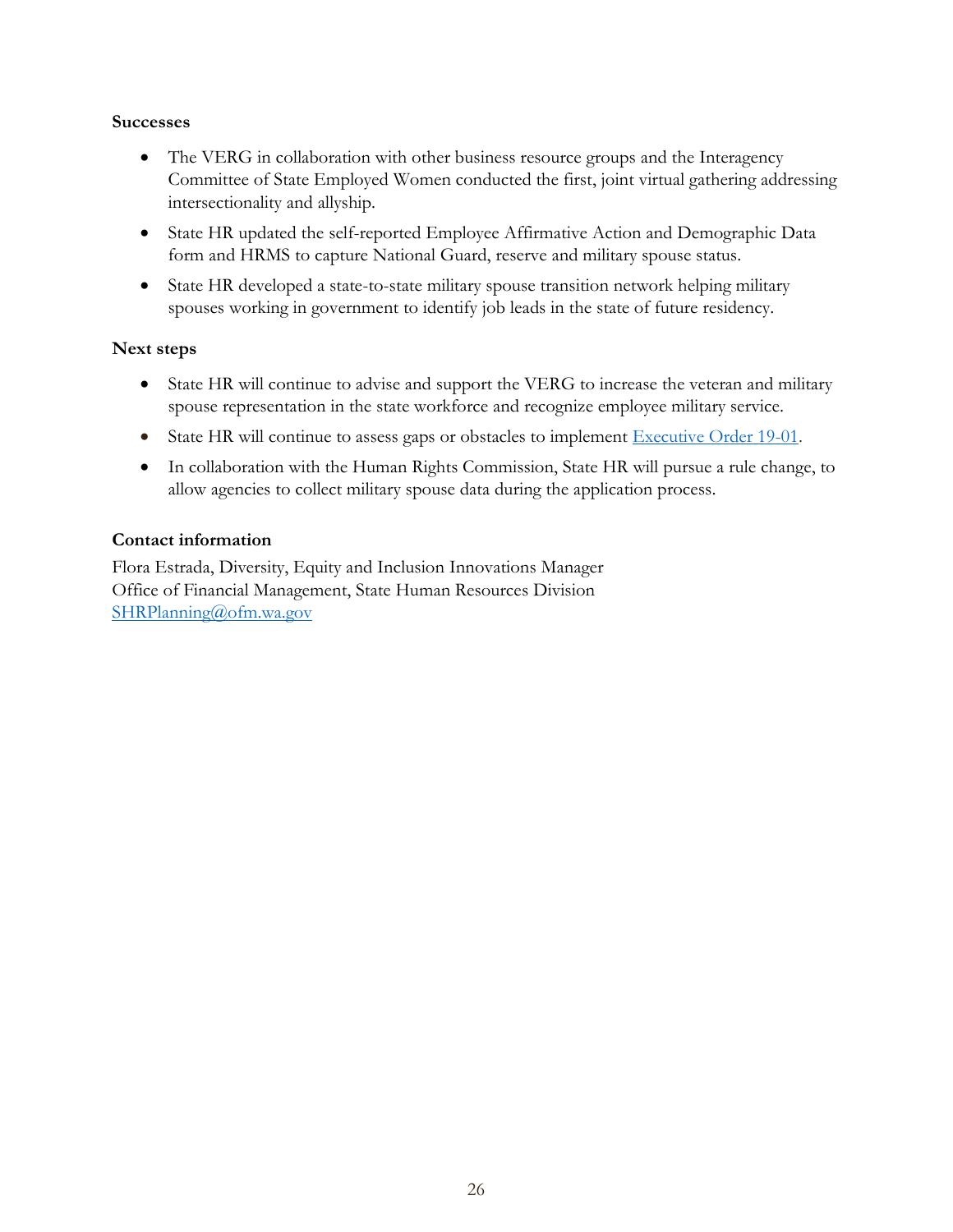# <span id="page-28-0"></span>**People with disabilities**

### Brief summary

• People self-reporting a disability in the Executive branch workforce increased from 3.0% in fiscal year 2019 to 3.3% in 2020. However, the state is still falling short of the 5% target in the [Executive Order 13-02.](https://www.governor.wa.gov/sites/default/files/exe_order/eo_13-02.pdf)

*The percentage of people with disabilities in the workforce increased in 2020.* 

- Agencies must ensure that their recruitment and retention plans include a specific focus on ensuring fair access and inclusion of people with disabilities.
- Agencies should create a safe and inclusive environment so that employees feel safe to disclose their disabilities.

### **Background**

The governor signed a formal order that requires executive branch agencies to develop an annual employment plan to address the underrepresentation of people with disabilities (Executive Order [13-02\)](https://www.governor.wa.gov/sites/default/files/exe_order/eo_13-02.pdf). Agencies submit annual plans to State HR but continue to fall short of the 5% target.



FY 2016 FY 2017 FY 2018 FY 2019 FY 2020

\*American Community Survey, 1-Year Estimates (Table ID: S2301). U.S. Census Bureau. Includes Washington civilian labor force.

Slightly more than 3% of our workforce identifies as having a disability. This is far below the 6% available in Washington's labor force.

People with disabilities are closer to aging out of the workforce as a group, with a median age of 53 compared to just 47 for the entire executive branch. People with disabilities are also retiring at twice the rate of those without a disability (4.9% retirement rate compared to 2.6%).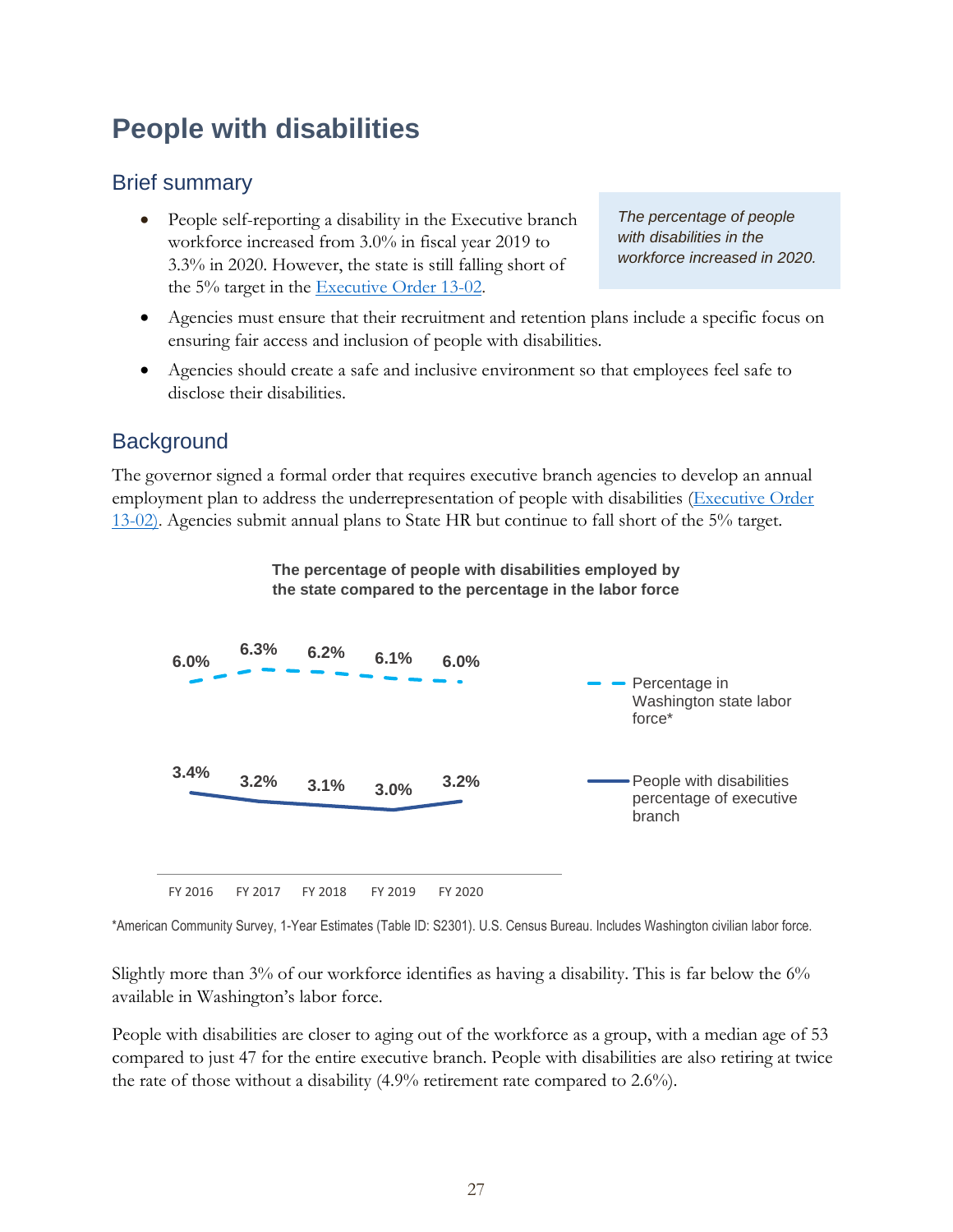### Proposed solutions

### **Agency strategies**

- Participate in the Supported Employment Program.
- Provide or find training for hiring managers and supervisors to remove barriers in the hiring process (now required by State HR [Directive 20-02\)](https://www.ofm.wa.gov/sites/default/files/public/shr/Directives/WorkforceDiversityDirective.pdf) to include analysis of current position description language and required job qualifications.
- Provide training for managers and supervisors on reasonable accommodations.
- Establish stronger relationships with the Division of Vocational Rehabilitation and the Department of Services for the Blind to obtain resources for recruitment and retention.
- Re-survey employees to improve the integrity of disability representation data.
- Increase engagement in agency employee resource groups and the enterprise-wide Disability Inclusion Network business resource group.

### **Agency successes**

- About 7.5% of the Department of Licensing workforce identifies having a disability. This is significantly higher than most state agencies. Their strategies include creating a work environment where employees feel safe to disclose and recruitment outreach to networks that provide job search and training programs to people with disabilities.
- Almost 6% of Washington's Lottery workforce identifies as having a disability. This is due, in part, to a practice of discussing the benefits of voluntarily disclosing disabilities with employees. This creates a safe environment to disclose and actively participate in the Disability Inclusion Network business resource group. They also send job announcements to disability networks.

### **Next steps**

- Include and engage hiring managers and supervisors in reasonable accommodation training and the removal of barriers in the hiring process.
- Quarterly check ins on agency progress.

### **Contact information**

Tammy Pitre, Statewide Diversity, Equity, and Inclusion Innovations Strategist Office of Financial Management, State Human Resources Division [SHRPlanning@ofm.wa.gov](mailto:SHRPlanning@ofm.wa.gov)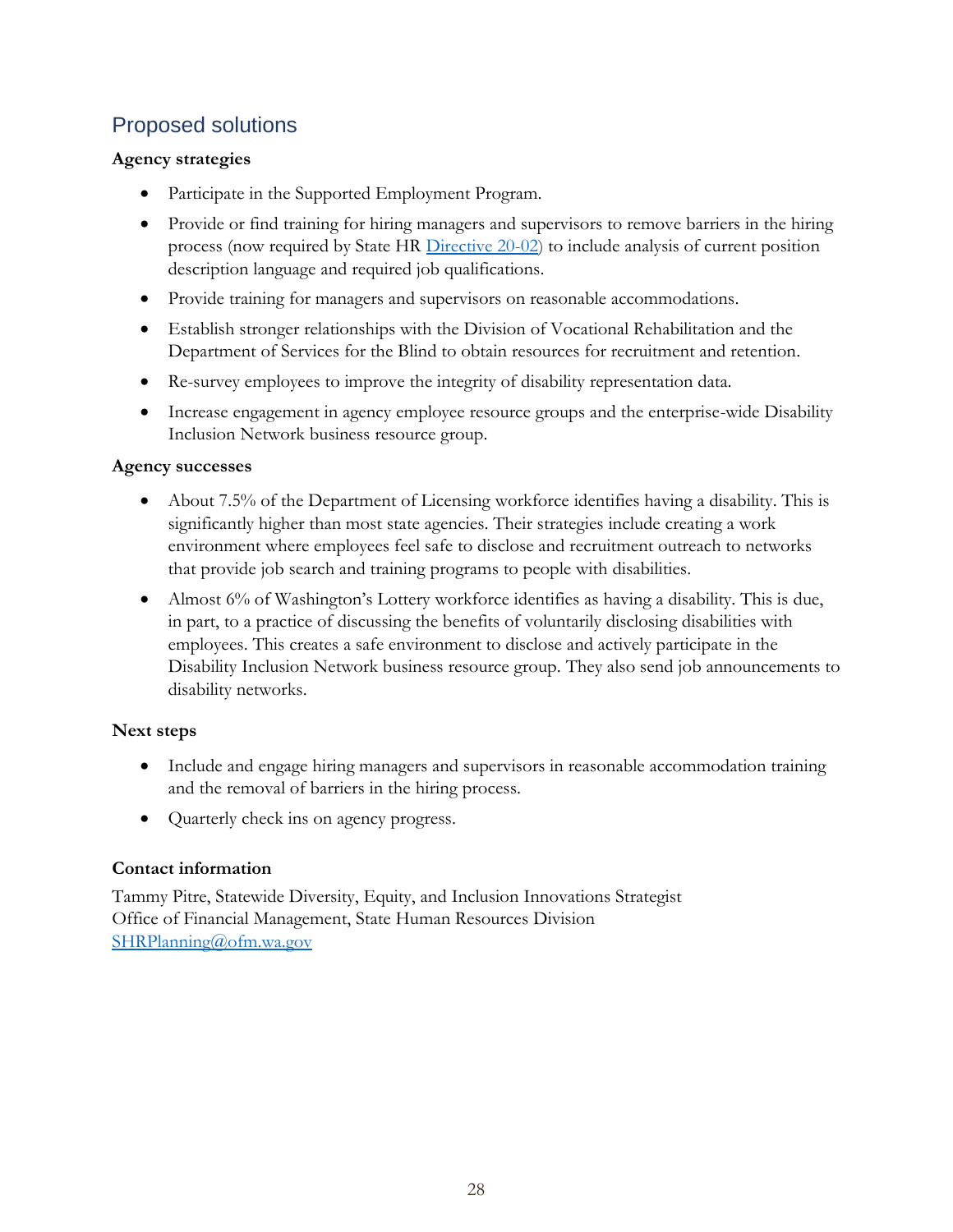# <span id="page-30-0"></span>**The LGBTQ+ community**

### Brief summary

The number of agencies with policies specifically related to including LGBTQ+ employees or those that added LGBTQ+ clauses into their diversity policies continues to increase. Eleven agencies reported policies specifically related to the inclusion of LGBTQ+ employees.

*Agencies began to measure the number of employees who identify as X/non-binary and LGBTQ+.* 

- Agencies began to measure  $X$ /non-binary and  $LGBTQ$ + representation in the workforce in 2020, including new hires and turnover. As of June 11, 2020, sexual orientation and gender identity data is exempt from public disclosure requests on an individually identifiable level.
- The Rainbow Alliance and Inclusion Network, Washington's LGBTQ+ business resource group, continues to be a valuable resource for agencies. The best practices committee facilitates LGBTQ+ panel format training to educate employees. Topics include pronoun usage pronouns, courtesy titles, gender identity, sexual orientation, gender-affirming/neutral bathroom and LGBTQ+ 101.

### **Background**

LGBTQ Inclusion and Safe Places Initiative, [Directive 16-11,](https://www.governor.wa.gov/sites/default/files/directive/dir_16-11_0.pdf) charges Washington state cabinet and small-cabinet agencies to support an LGBTQ+ employee resource group, a best practices committee, and Safe Place Program development. The Safe Place Program identifies safe and secure spaces where LGBTQ+ community members can wait for police assistance.

### Proposed solutions

### **Agency strategies**

- Agencies can include LGBTQ+-related topics in new employee orientation diversity training.
- During orientation, agencies can provide new employees with information about RAIN.
- Agencies can add pronoun language to job postings, letting applicants share the pronouns to the want others to use to address them throughout the application process.
- Agencies can develop and support internal agency LGBTQ+ affinity group and recognize notable LGBTQ+ awareness dates and events such as Pride month and transgender day of remembrance.



#### **Does your agency have a gender-affirming restroom policy?**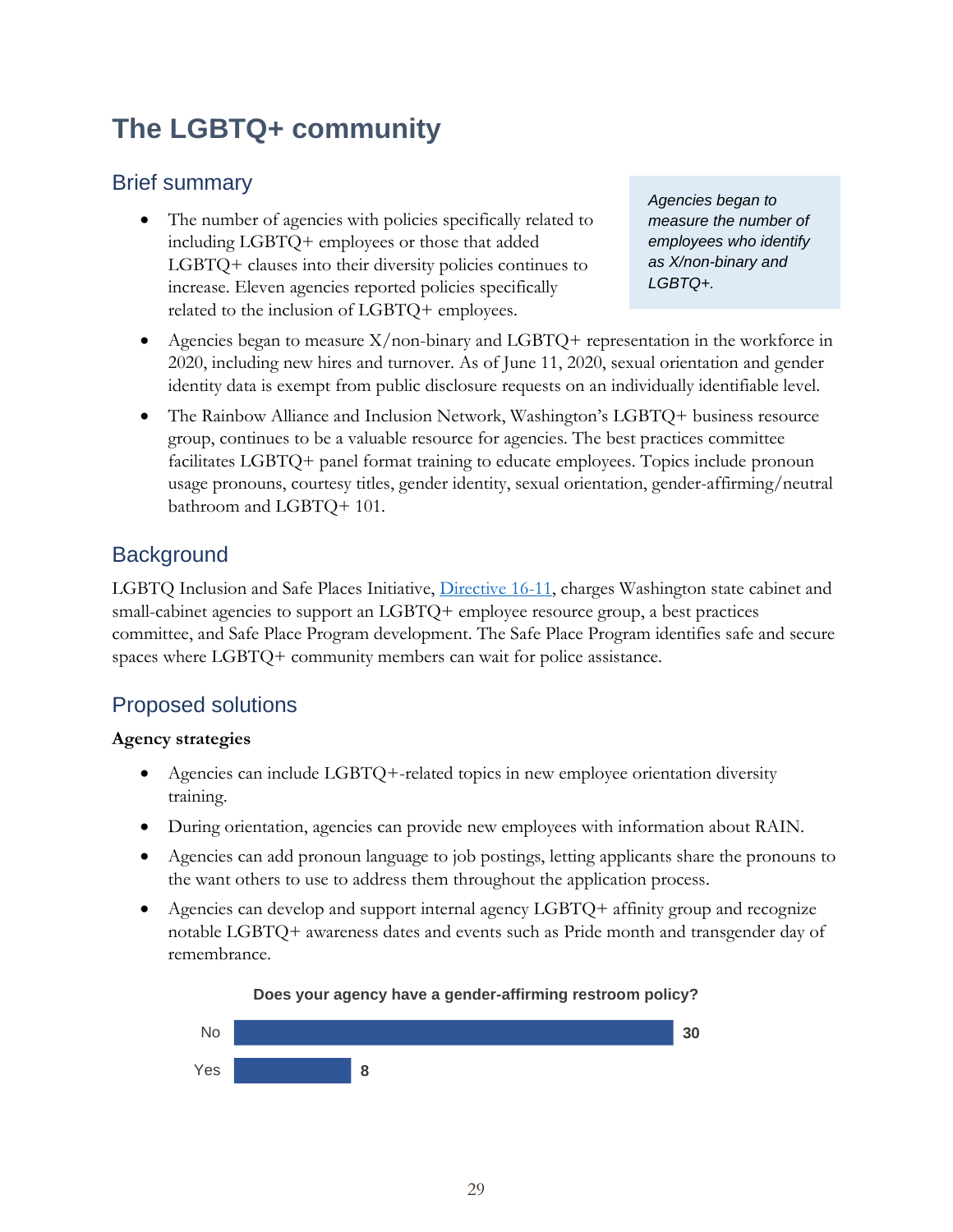#### **State HR strategies**

- State HR encourages agency representation in RAIN and its subcommittees.
- State HR will foster collaboration between the Diversity, Equity and Inclusion Council, the multiple business resource groups and other groups created to advance diversity efforts.
- State HR recommends that agencies use best practices guides to improve inclusive environments for LGBTQ+ employees. These include:
	- o [Use of Pronouns in External Communication](https://ofm.wa.gov/sites/default/files/public/shr/Diversity/BRGs/Pronouns%20Compilation%20Best%20Practices.pdf)
	- o [Recommendation: Including a Gender X Option on Forms](https://lgbtq.wa.gov/sites/default/files/2020-12/X-Nonbinary.pdf)

#### **Successes**

- RAIN recognized the Department of Financial Institutions, Department of Social and Health Services, and the Office of Insurance Commissioner with the 2020 RAIN Outstanding Agency Award for creating a welcoming and supportive environment for LGBTQ+ employees.
- Fifteen agencies installed [gender-affirming signs](https://lgbtq.wa.gov/sites/default/files/2020-12/Inclusive%20Bathroom%20Signage%20Recommendations.pdf) on multi-stall restrooms or removed the gender-restrictive signs on single-stall restroom facilities.
- RAIN successfully transitioned to virtual meetings and celebrations, keeping members engaged during the COVID-19 pandemic.
- RAIN, in collaboration with business resource groups and the Interagency Committee of State Employed Women, conducted the first, joint virtual gathering addressing intersectionality and allyship.
- Began to collect sexual orientation and gender identity information in HRMS and allow employees to input their own information in these categories via the My Demographic tile on the MyPortal application.
- The Department of Retirement Systems and the Health Care Authority have been working internally to incorporate more inclusive gender identity data into their actuarial and reporting processes. HCA has updated their PEBB forms to begin collecting non-binary gender identity data and DRS will begin receiving non-binary data in their monthly HRMS GAP9 report from OFM by summer 2021.

### **Next steps**

- State HR will continue to advise and support RAIN as they work with agencies identifying best practices to provide safe and inclusive environments for LGBTQ+ employees, including facilitating panel format training and publishing inclusive LGBTQ+ guidelines.
- Agencies continue to partner with the Safe Place program prioritizing safety requirements and maintaining the program's integrity over the locations designated as a Safe Place.

### **Contact information**

Flora Estrada, Diversity, Equity and Inclusion Innovations Manager Office of Financial Management, State Human Resources Division [SHRPlanning@ofm.wa.gov](mailto:SHRPlanning@ofm.wa.gov)